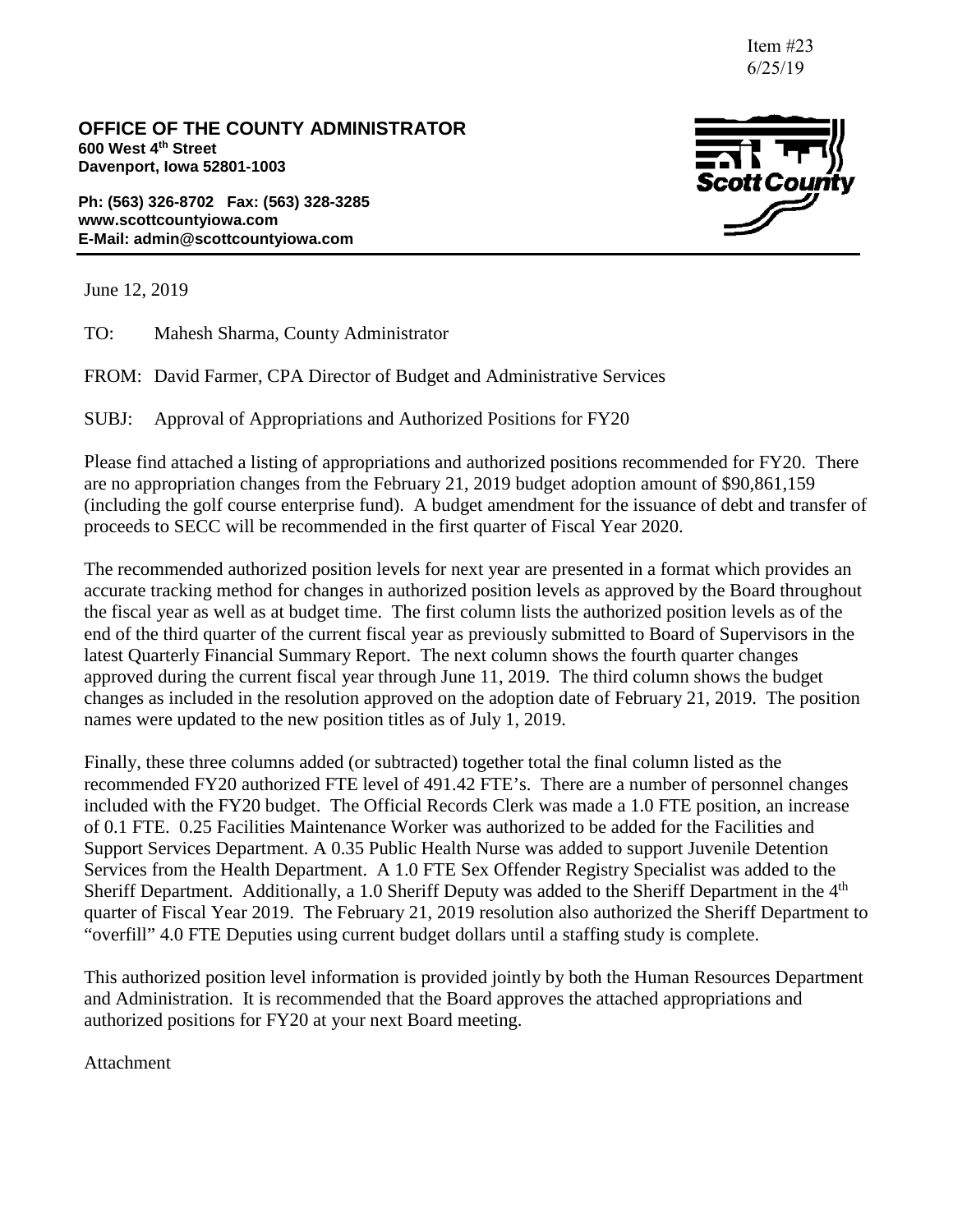#### **SCOTT COUNTY FY20 APPROPRIATIONS AND AUTHORIZED POSITIONS TABLE OF CONTENTS**

|                                                               |                                                                                                                                                                                                                                                                                                                                                                                                                                  | Page                                                                                                                             |
|---------------------------------------------------------------|----------------------------------------------------------------------------------------------------------------------------------------------------------------------------------------------------------------------------------------------------------------------------------------------------------------------------------------------------------------------------------------------------------------------------------|----------------------------------------------------------------------------------------------------------------------------------|
| <b>Personnel Summary</b><br><b>Personnel Summary Detail</b>   | Administration<br>Attorney<br>Auditor<br>Information Technology<br><b>Facility and Support Services</b><br><b>Community Services</b><br>Conservation<br><b>Glynns Creek</b><br>Health<br><b>Human Resources</b><br><b>Juvenile Detention Center</b><br>Planning & Development<br>Recorder<br><b>Secondary Roads</b><br>Sheriff<br>Supervisors, Board of<br>Treasurer                                                             | 2<br>3<br>3<br>4<br>4<br>5<br>5<br>6<br>6<br>$\overline{7}$<br>$\overline{7}$<br>$\overline{7}$<br>8<br>8<br>9<br>10<br>10<br>11 |
| <b>Appropriations Summary</b><br><b>Appropriations Detail</b> | Administration<br>Attorney<br>Auditor<br>Capital Improvements<br><b>Community Services</b><br>Conservation<br><b>Glynns Creek</b><br><b>Debt Service</b><br><b>Facility and Support Services</b><br>Health<br><b>Human Resources</b><br>Information Technology<br><b>Juvenile Detention Center</b><br>Non-Departmental<br>Planning & Development<br>Recorder<br>Secondary Roads<br>Sheriff<br>Supervisors, Board of<br>Treasurer | 12<br>13<br>13<br>13<br>13<br>14<br>14<br>14<br>15<br>15<br>15<br>16<br>16<br>16<br>17<br>17<br>17<br>18<br>18<br>18<br>19       |
| <b>Authorized Agencies</b>                                    | <b>Bi-State Planning Commission</b><br>Center for Alcohol/Drug Services<br>Center For Active Seniors, Inc.<br><b>Community Health Care</b><br>Durant Volunteer Ambulance<br><b>Emergency Management Agency</b><br><b>Humane Society</b><br>Library<br>Medic Ambulance<br>QC Convention/Visitors Bureau (Visit Quad Cities)<br>QC Chamber/QC First                                                                                | 19<br>19<br>19<br>20<br>20<br>20<br>20<br>20<br>21<br>21<br>21                                                                   |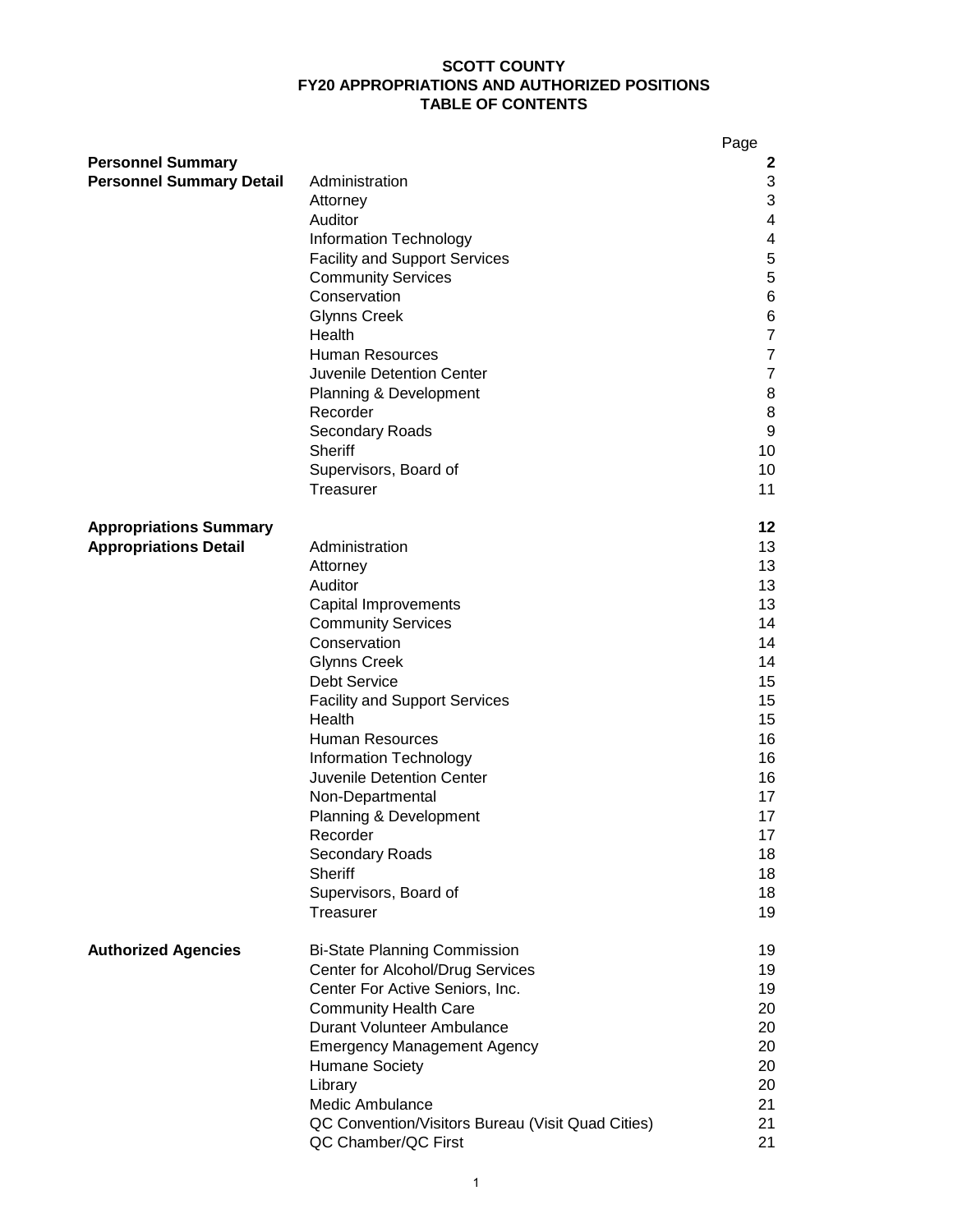# **PERSONNEL SUMMARY (FTE's)**

|                                        | <b>FY19</b> | <b>FY19</b>    | <b>FY20</b>    | <b>FY20</b>     |
|----------------------------------------|-------------|----------------|----------------|-----------------|
|                                        | as of       | 4th QTR        | <b>Budget</b>  | <b>Adjusted</b> |
| <b>Department</b>                      | 03/31/19    | <b>Changes</b> | <b>Changes</b> | <b>FTE</b>      |
|                                        |             |                |                |                 |
| Administration                         | 5.50        |                |                | 5.50            |
| Attorney                               | 33.50       |                |                | 33.50           |
| Auditor                                | 14.05       |                | 0.10           | 14.15           |
| Information Technology                 | 16.00       |                |                | 16.00           |
| <b>Facilities and Support Services</b> | 29.87       |                | 0.25           | 30.12           |
| <b>Community Services</b>              | 11.00       |                |                | 11.00           |
| Conservation (net of golf course)      | 49.10       |                |                | 49.10           |
| Health                                 | 47.72       |                | 0.35           | 48.07           |
| <b>Human Resources</b>                 | 3.50        |                |                | 3.50            |
| Juvenile Detention Services            | 16.90       |                | $\overline{a}$ | 16.90           |
| Planning & Development                 | 5.00        |                |                | 5.00            |
| Recorder                               | 10.50       |                |                | 10.50           |
| Secondary Roads                        | 37.30       |                |                | 37.30           |
| Sheriff                                | 158.80      | 1.00           | 1.00           | 160.80          |
| Supervisors                            | 5.00        |                |                | 5.00            |
| Treasurer                              | 28.00       |                |                | 28.00           |
| <b>SUBTOTAL</b>                        | 471.74      | 1.00           | 1.70           | 474.44          |
| <b>Golf Course Enterprise</b>          | 16.98       |                | ۰              | 16.98           |
| <b>TOTAL</b>                           | 488.72      | 1.00           | 1.70           | 491.42          |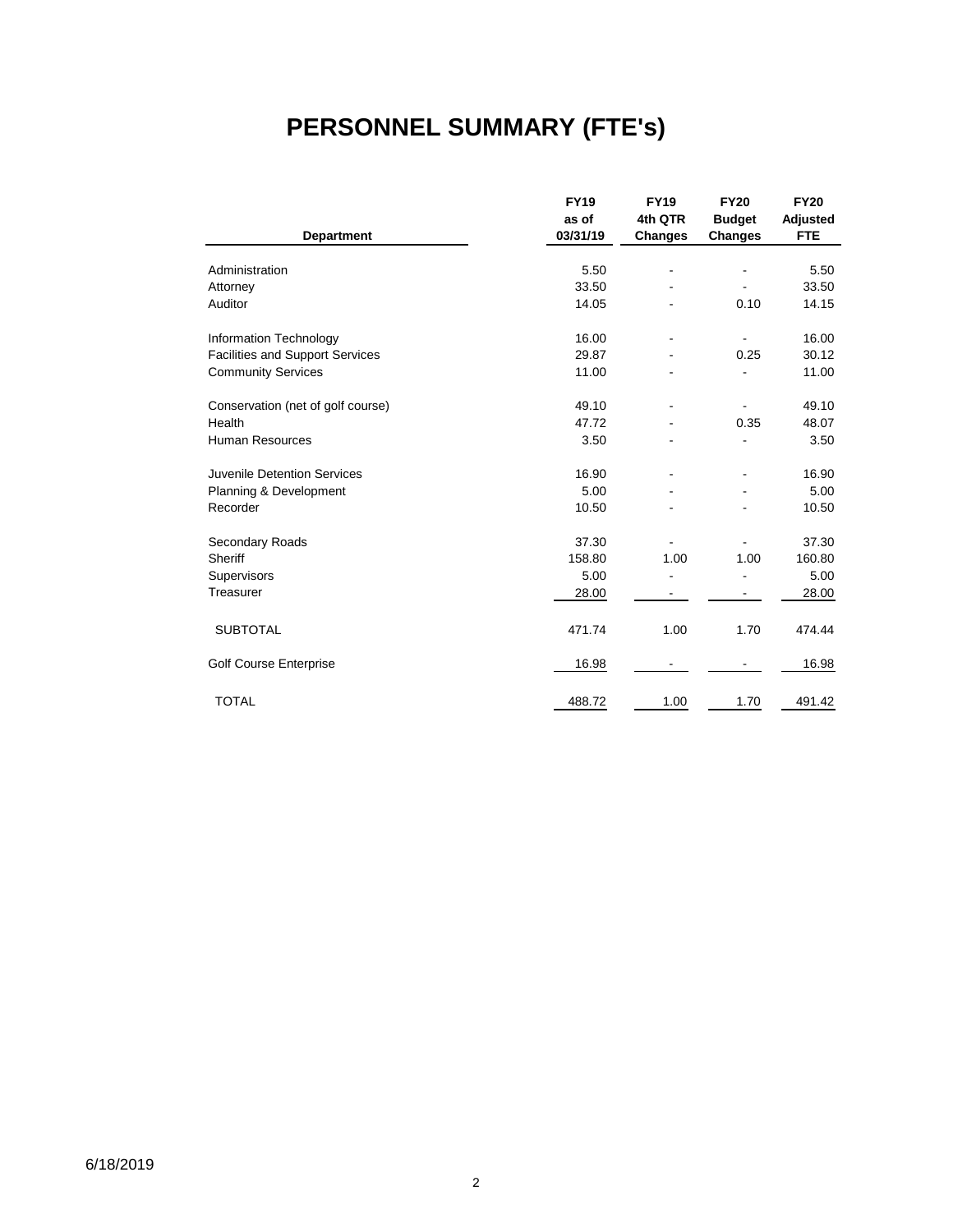| <b>ORGANIZATION: Administration</b>                    | <b>FY19</b><br>as of | <b>FY19</b><br>4th QTR | <b>FY20</b><br><b>Budget</b> | <b>FY20</b><br>Adjusted |
|--------------------------------------------------------|----------------------|------------------------|------------------------------|-------------------------|
| <b>POSITIONS:</b>                                      | 03/31/19             | <b>Changes</b>         | Changes                      | <b>FTE</b>              |
|                                                        |                      |                        |                              |                         |
| N County Administrator                                 | 1.00                 | $\blacksquare$         | ۰                            | 1.00                    |
| 41-Non-Rep Asst. Co. Administrator/HR Director         | 0.50                 | ٠                      |                              | 0.50                    |
| 37-Non-Rep Budget and Administrative Services Director | 1.00                 | $\blacksquare$         | -                            | 1.00                    |
| 27-Non-Rep ERP and Budget Analyst                      | 1.00                 | $\blacksquare$         | ۰                            | 1.00                    |
| 25-Non-Rep Purchasing Specialist                       | 1.00                 | ٠                      |                              | 1.00                    |
| 25-Non-Rep Executive Assistant                         | 1.00                 |                        |                              | 1.00                    |
| <b>Total Positions</b>                                 | 5.50                 |                        |                              | 5.50                    |

| <b>ORGANIZATION: Attorney</b>                           | <b>FY19</b><br>as of | <b>FY19</b><br>4th QTR | <b>FY20</b><br><b>Budget</b> | <b>FY20</b><br><b>Adjusted</b> |
|---------------------------------------------------------|----------------------|------------------------|------------------------------|--------------------------------|
| <b>POSITIONS:</b>                                       | 03/31/19             | Changes                | <b>Changes</b>               | <b>FTE</b>                     |
|                                                         | 1.00                 |                        |                              | 1.00                           |
| X County Attorney<br>X First Assistant Attorney         | 1.00                 |                        |                              | 1.00                           |
|                                                         |                      |                        |                              |                                |
| 36-Non-Rep Senior Assistant Attorney                    | 7.00                 |                        |                              | 7.00                           |
| 30-Non-Rep Office Administrator                         | 1.00                 |                        |                              | 1.00                           |
| 32-Non-Rep Risk Manager                                 | 1.00                 |                        |                              | 1.00                           |
| 32-Non-Rep Assistant Attorney                           | 7.00                 |                        |                              | 7.00                           |
| 27-Non-Rep Case Expeditor                               | 1.00                 |                        |                              | 1.00                           |
| 27-Non-Rep Paralegal Audio/Visual Production Specialist | 1.00                 |                        |                              | 1.00                           |
| 26-Non-Rep Paralegal                                    | 1.00                 |                        |                              | 1.00                           |
| 26-Non-Rep Paralegal/Executive Secretary                | 1.00                 |                        |                              | 1.00                           |
| 20-AFSCME Senior Victim and Witness Coordinator         | 1.00                 |                        |                              | 1.00                           |
| 21-AFSCME Fine Collections Coordinator                  | 2.00                 |                        |                              | 2.00                           |
| 21-AFSCME Administrative Assistant                      | 1.00                 |                        |                              | 1.00                           |
| 22-AFSCME Intake Coordinator                            | 1.00                 |                        |                              | 1.00                           |
| 21-AFSCME Legal Secretary                               | 1.00                 |                        |                              | 1.00                           |
| 20-AFSCME Victim and Witness Specialist                 | 1.00                 |                        |                              | 1.00                           |
| 21-AFSCME Legal Secretary                               | 1.00                 |                        |                              | 1.00                           |
| 18-AFSCME Seinior Office Assistant                      | 2.00                 |                        |                              | 2.00                           |
| 18-AFSCME Office Assistant                              | 1.00                 |                        |                              | 1.00                           |
| Z Summer Law Clerk                                      | 0.50                 |                        |                              | 0.50                           |
|                                                         |                      |                        |                              |                                |
| <b>Total Positions</b>                                  | 33.50                |                        |                              | 33.50                          |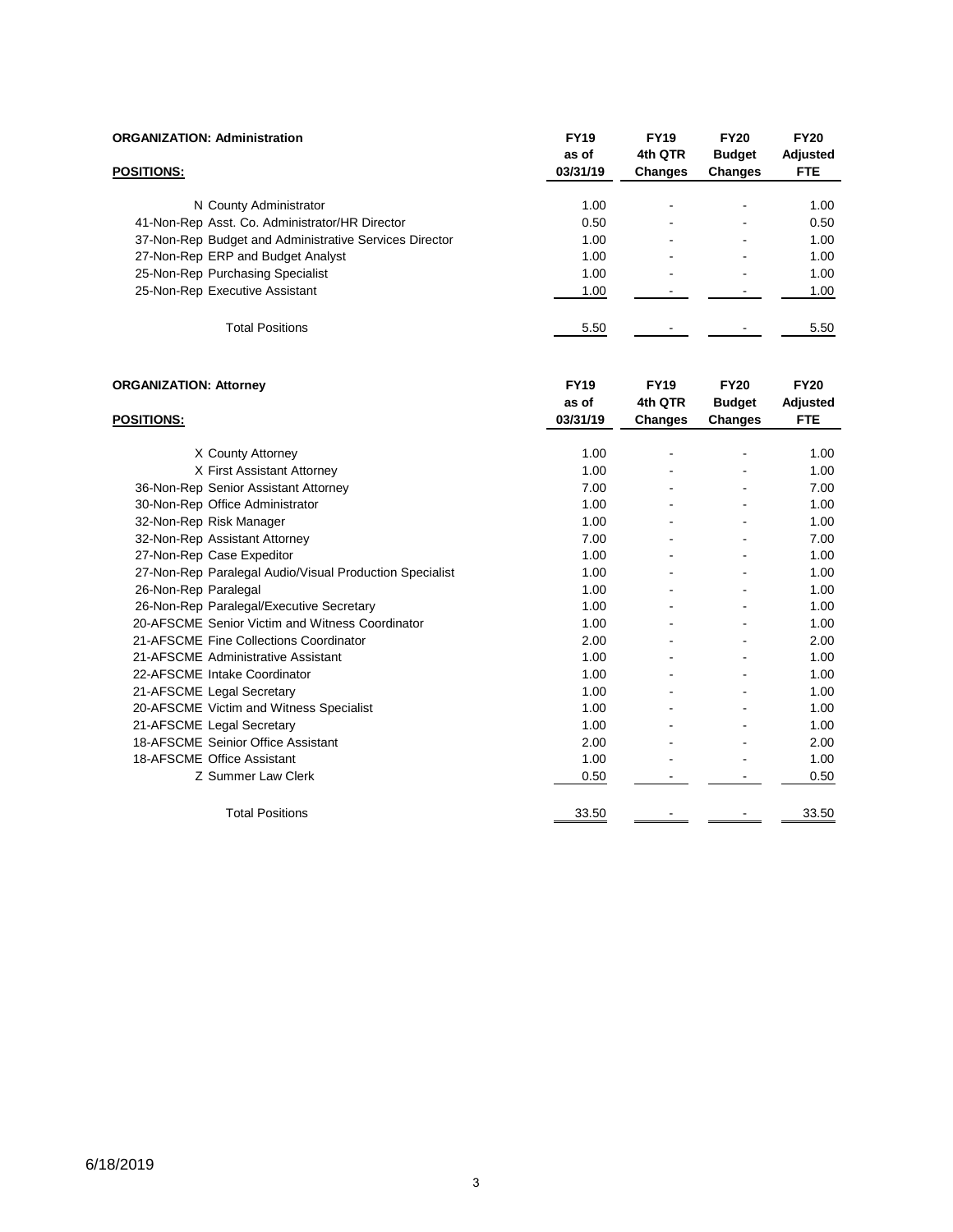| <b>ORGANIZATION: Auditor</b>                           | <b>FY19</b><br>as of | <b>FY19</b><br>4th QTR | <b>FY20</b><br><b>Budget</b> | <b>FY20</b><br>Adjusted |
|--------------------------------------------------------|----------------------|------------------------|------------------------------|-------------------------|
| <b>POSITIONS:</b>                                      | 03/31/19             | <b>Changes</b>         | <b>Changes</b>               | <b>FTE</b>              |
| X Auditor                                              | 1.00                 | L,                     |                              | 1.00                    |
| X Deputy Auditor-Elections                             |                      |                        |                              |                         |
| X Deputy Auditor-Tax                                   | 1.00                 |                        |                              | 1.00                    |
| 36-Non-Rep Accounting & Tax Manager                    | 1.00                 |                        |                              | 1.00                    |
| 33-Non-Rep Operations Manager-Auditor                  | 1.00                 |                        |                              | 1.00                    |
| 26-AFSCME Elections Supervisor                         | 1.00                 |                        |                              | 1.00                    |
| 24-Non-Rep GIS/Elecions Systems Technician             | 1.00                 |                        |                              | 1.00                    |
| 23-Non-Rep Payroll Specialist                          | 2.00                 |                        |                              | 2.00                    |
| 21-AFSCME Accounts Payable Specialist                  | 1.50                 |                        |                              | 1.50                    |
| 19-AFSCME Senior Elections Clerk                       | 2.00                 |                        |                              | 2.00                    |
| 19-Non-Rep Official Records Clerk                      | 0.90                 |                        | 0.10                         | 1.00                    |
| 19-AFSCME Platroom Specialist                          | 1.00                 |                        |                              | 1.00                    |
| 16-AFSCME Elections Clerk                              | 0.65                 |                        |                              | 0.65                    |
| <b>Total Positions</b>                                 | 14.05                |                        | 0.10                         | 14.15                   |
| <b>ORGANIZATION: Information Technology</b>            | <b>FY19</b>          | <b>FY19</b>            | <b>FY20</b>                  | <b>FY20</b>             |
|                                                        | as of                | 4th QTR                | <b>Budget</b>                | <b>Adjusted</b>         |
| <b>POSITIONS:</b>                                      | 03/31/19             | <b>Changes</b>         | <b>Changes</b>               | <b>FTE</b>              |
| 37-Non-Rep Information Technology Director             | 1.00                 |                        |                              | 1.00                    |
| 34-Non-Rep GIS Manager                                 | 1.00                 |                        |                              | 1.00                    |
| 32-Non-Rep Network Infrastructure Manager              | 1.00                 |                        |                              | 1.00                    |
| 34-Non-Rep Programmer/Analyst Manager                  | 1.00                 |                        |                              | 1.00                    |
| 31-Non-Rep Webmaster                                   | 1.00                 |                        |                              | 1.00                    |
| 31-Non-Rep Senior Programmer/Analyst                   | 1.00                 |                        |                              | 1.00                    |
| 28-Non-Rep Programmer/Analyst                          | 5.00                 |                        |                              | 5.00                    |
| 28-Non-Rep Network Systems Administrator               | 1.00                 |                        |                              | 1.00                    |
| 27-Non-Rep Technology Systems Specialist Public Safety | 1.00                 |                        |                              | 1.00                    |
| 27-Non-Rep GIS Analyst                                 | 1.00                 |                        |                              | 1.00                    |
| 21-Non-Rep Desktop Support Technician                  | 2.00                 |                        |                              | 2.00                    |
| <b>Total Positions</b>                                 | 16.00                |                        |                              | 16.00                   |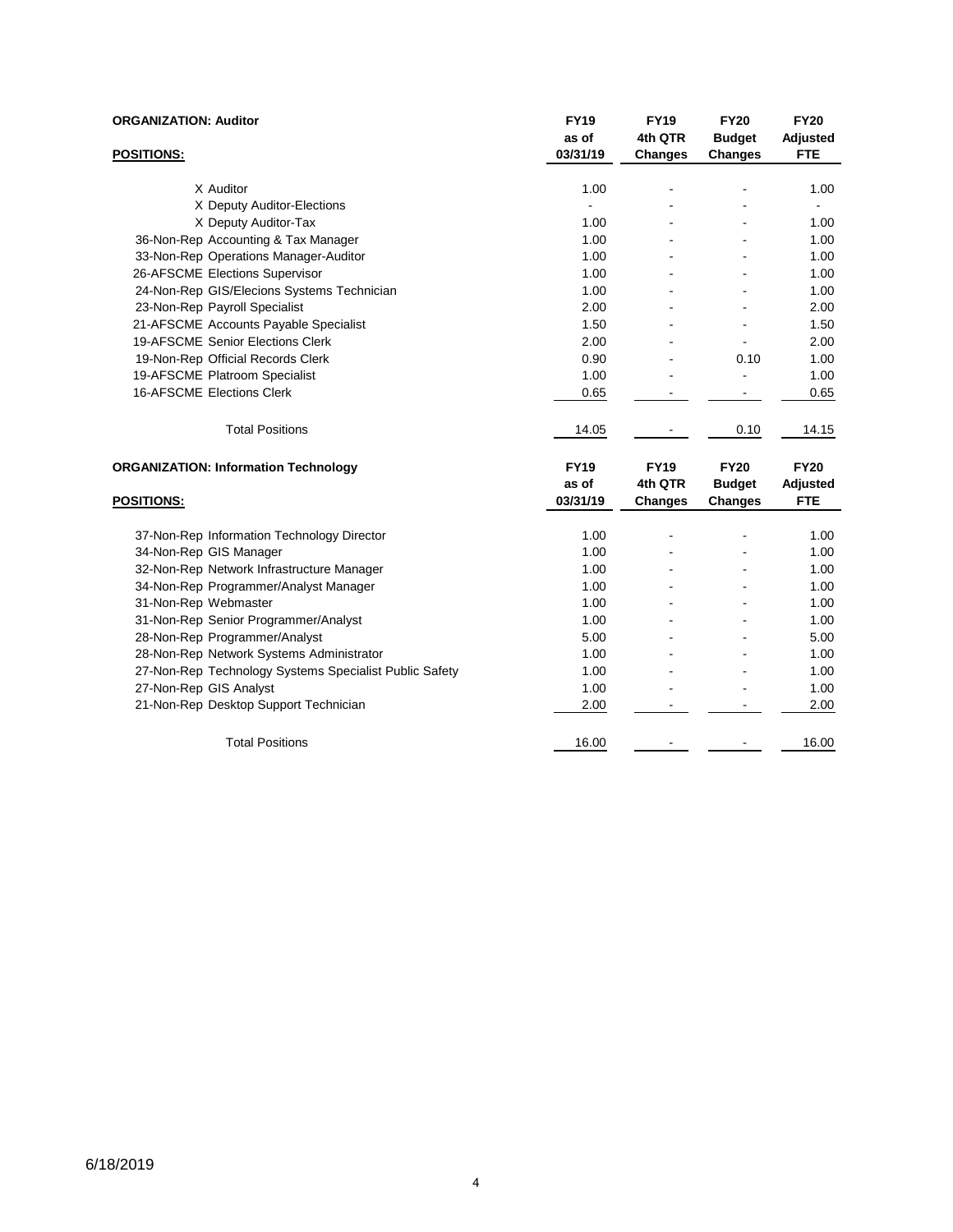| <b>ORGANIZATION: Facilities and Support Services</b> | <b>FY19</b> | <b>FY19</b>    | <b>FY20</b>    | <b>FY20</b>     |
|------------------------------------------------------|-------------|----------------|----------------|-----------------|
|                                                      | as of       | 4th QTR        | <b>Budget</b>  | <b>Adjusted</b> |
| <b>POSITIONS:</b>                                    | 03/31/19    | Changes        | <b>Changes</b> | <b>FTE</b>      |
|                                                      |             |                |                |                 |
| 37-Non-Rep Facility and Support Services Director    | 1.00        |                |                | 1.00            |
| 27-Non-Rep Facilities Maintenance Manager            | 1.00        |                |                | 1.00            |
| 24-AFSCME Senior Electronic System Technician        | 2.00        |                | $\blacksquare$ | 2.00            |
| 19-AFSCME Senior Facilities Maintenance Worker       | 4.00        |                | $\blacksquare$ | 4.00            |
| 19-AFSCME Facilities Maintenance Worker              | 1.75        | $\blacksquare$ | 0.25           | 2.00            |
| 18-AFSCME Senior Office Assistant                    | 1.00        |                | L,             | 1.00            |
| 21-Non-Rep Custodial Supervisor                      | 1.00        |                |                | 1.00            |
| 16-AFSCME Office Assistant                           | 2.00        |                |                | 2.00            |
| 16-AFSCME Office Assistant                           | 2.00        |                |                | 2.00            |
| 16-AFSCME Custodian                                  | 13.12       |                |                | 13.12           |
| 16-AFSCME Grounds Maintenance Worker                 | 1.00        |                |                | 1.00            |
| <b>Total Positions</b>                               | 29.87       |                | 0.25           | 30.12           |
| <b>ORGANIZATION: Community Services</b>              | <b>FY19</b> | <b>FY19</b>    | <b>FY20</b>    | <b>FY20</b>     |
|                                                      | as of       | 4th QTR        | <b>Budget</b>  | <b>Adjusted</b> |
| <b>POSITIONS:</b>                                    | 03/31/19    | <b>Changes</b> | Changes        | <b>FTE</b>      |
| 37-Non-Rep Community Services Director               | 1.00        | $\blacksquare$ |                | 1.00            |
| 29-Non-Rep Case Aide Supervisor                      | 1.00        |                |                | 1.00            |
| 29-Non-Rep Coordinator of Disability Services        | 1.00        |                |                | 1.00            |
| 24-Non-Rep Mental Health Advocate                    | 1.00        |                |                | 1.00            |
| 24-Non-Rep Veteran's Affairs Director                | 1.00        |                | $\blacksquare$ | 1.00            |
| 23-Non-Rep Senior Administrative Assistant           | 1.00        |                |                | 1.00            |
| 21-AFSCME Case Aide                                  | 2.00        |                |                | 2.00            |
| 21-AFSCME Administrative Assistant                   | 2.00        |                |                | 2.00            |
| 18-AFSCME Senior Office Assistant                    | 0.85        |                |                | 0.85            |
| 18-AFSCME Senior Office Assistant                    | 0.15        |                |                | 0.15            |
| <b>Total Positions</b>                               | 11.00       |                |                | 11.00           |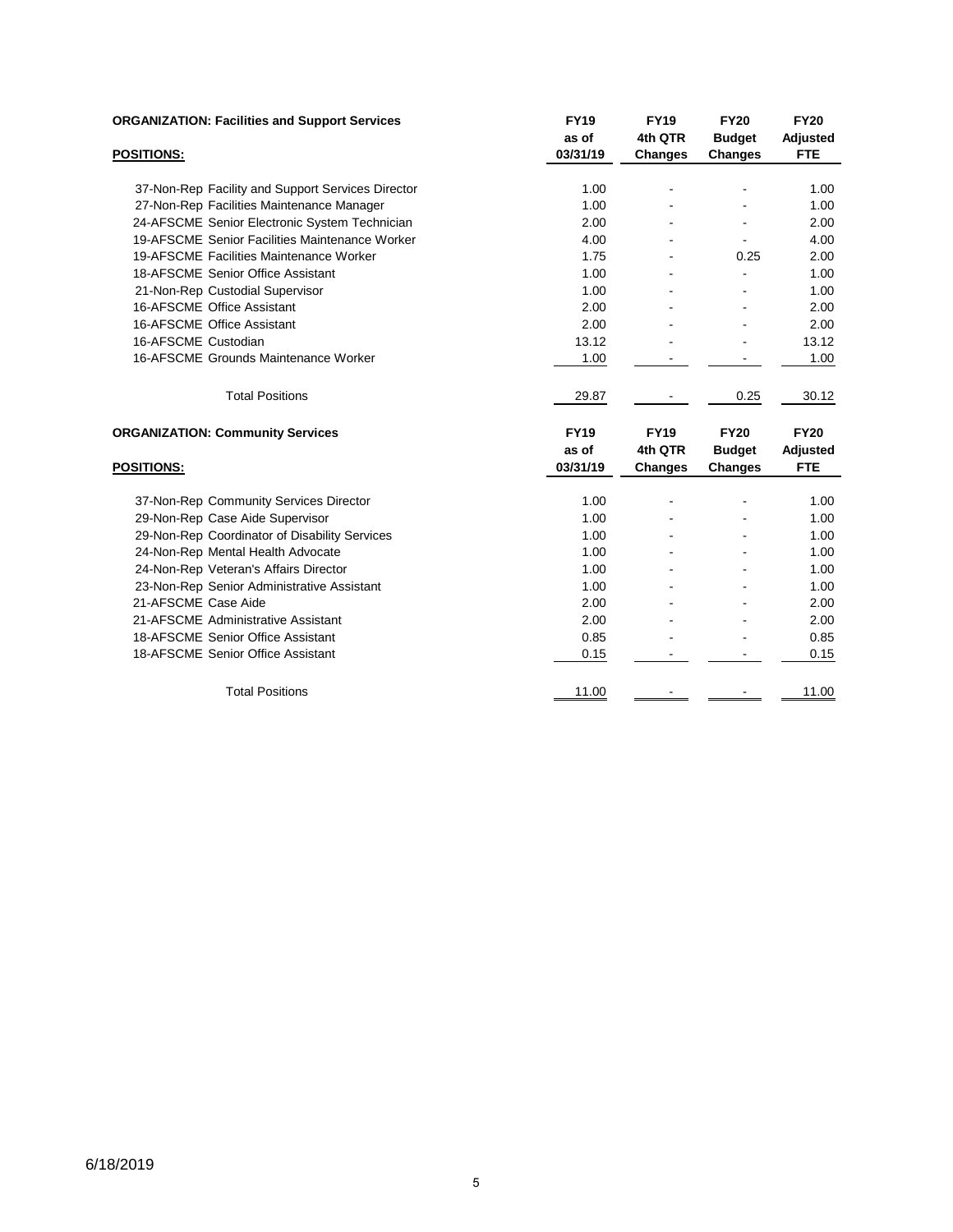| <b>ORGANIZATION: Conservation (Net of Golf Operations)</b>                   | <b>FY19</b><br>as of | <b>FY19</b><br>4th QTR | <b>FY20</b><br><b>Budget</b> | <b>FY20</b><br>Adjusted |
|------------------------------------------------------------------------------|----------------------|------------------------|------------------------------|-------------------------|
| <b>POSITIONS:</b>                                                            | 03/31/19             | <b>Changes</b>         | <b>Changes</b>               | <b>FTE</b>              |
| 38-Non-Rep Conservation Director                                             | 1.00                 |                        |                              | 1.00                    |
| 34-Non-Rep Deputy Conservation Director                                      | 1.00                 |                        |                              | 1.00                    |
| 31-Non-Rep Park Manager                                                      | 2.00                 |                        |                              | 2.00                    |
| 28-Non-Rep Naturalist Program Manager                                        | 1.00                 |                        |                              | 1.00                    |
| 26-Non-Rep Roadside Vegetation Specialist                                    | 0.25                 |                        |                              | 0.25                    |
| 24-Non-Rep Naturalist                                                        | 2.00                 | $\blacksquare$         |                              | 2.00                    |
| 24-Non-Rep Park Ranger                                                       | 5.00                 |                        |                              | 5.00                    |
| 23-Non-Rep Senior Administrative Assistant                                   | 1.00                 |                        |                              | 1.00                    |
| 22-Non-Rep Parks Maintenance Crew Leader                                     | 2.00                 |                        |                              | 2.00                    |
| 20-Non-Rep Pioneer Village Site Coordinator                                  | 1.00                 |                        |                              | 1.00                    |
| 21-Non-Rep Park Maintenance Technician                                       | 1.00<br>4.00         | $\blacksquare$         |                              | 1.00<br>4.00            |
| 21-Non-Rep Park Maintenance Technician<br>18-Non-Rep Senior Office Assistant | 1.00                 |                        |                              | 1.00                    |
| 15-Non-Rep Cody Homestead Site Coordinator                                   | 0.75                 |                        |                              | 0.75                    |
| Z Seasonal Park Maintainance(WLP,SCP. PV)                                    | 7.52                 |                        |                              | 7.52                    |
| Z Seasonal Pool/Beach Manager (SCP)                                          | 0.29                 |                        |                              | 0.29                    |
| Z Seasonal Asst Pool/Beach Manager (SCP)                                     | 0.21                 |                        |                              | 0.21                    |
| Z Seasonal Lifeguard (WLP, SCP)                                              | 6.28                 |                        |                              | 6.28                    |
| Z Seasonal Concession Worker (SCP)                                           | 1.16                 |                        | $\blacksquare$               | 1.16                    |
| Z Seasonal Concession Worker                                                 | 1.80                 |                        |                              | 1.80                    |
| Z Seasonal Pool/Beach Manager (WLP)                                          | 0.29                 |                        |                              | 0.29                    |
| Z Seasonal Asst Pool/Beach Manager (WLP)                                     | 0.23                 |                        |                              | 0.23                    |
| Z Seasonal Park Patrol (WLP, SCP)                                            | 2.17                 |                        |                              | 2.17                    |
| Z Seasonal Park Attendants (WLP, SCP, BSP)                                   | 2.95                 |                        |                              | 2.95                    |
| Z Seasonal Mainteannce/Resident Caretaker                                    | 0.66                 |                        |                              | 0.66                    |
| Z Seasonal Assistant Naturalist                                              | 0.79                 |                        |                              | 0.79                    |
| Z Seasonal Day Camp Counselors (PV)                                          | 1.56                 |                        |                              | 1.56                    |
| Z Seasonal Concession Worker (Cody)                                          | 0.19                 |                        |                              | 0.19                    |
| <b>Total Positions</b>                                                       | 49.10                |                        |                              | 49.10                   |
| <b>ORGANIZATION: Glynns Creek Golf Course</b>                                | <b>FY19</b>          | <b>FY19</b>            | <b>FY20</b>                  | <b>FY20</b>             |
|                                                                              | as of                | 4th QTR                | <b>Budget</b>                | <b>Adjusted</b>         |
| <b>POSITIONS:</b>                                                            | 03/31/19             | <b>Changes</b>         | Changes                      | <b>FTE</b>              |
| 30-Non-Rep Golf Pro/Manager                                                  | 1.00                 |                        |                              | 1.00                    |
| 22-Non-Rep Golf Maintenance Crew Leader                                      | 1.00                 |                        |                              | 1.00                    |
| 21-Non-Rep Equipment Mechanic - Golf                                         | 1.00                 |                        |                              | 1.00                    |
| 19-Non-Rep Maintenance Technician-Golf Course                                | 1.00                 |                        |                              | 1.00                    |
| Z Seasonal Assistant Golf Professional                                       | 0.73                 |                        |                              | 0.73                    |
| Z Seasonal Golf Pro Staff                                                    | 7.48                 |                        |                              | 7.48                    |
| Z Seasonal Part-Time Groundskeepers                                          | 4.77                 |                        |                              | 4.77                    |
| <b>Total Positions</b>                                                       | 16.98                |                        |                              | 16.98                   |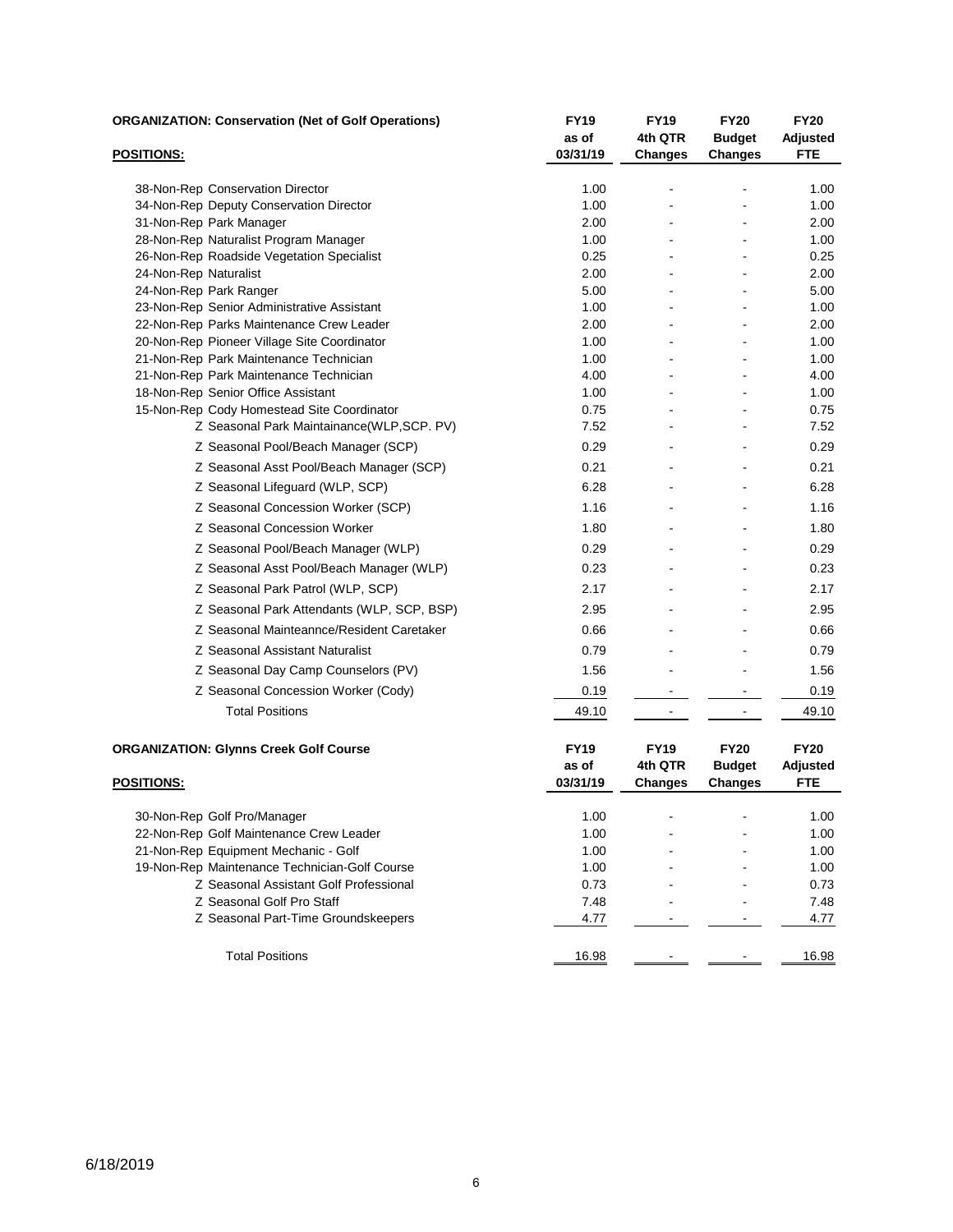| <b>ORGANIZATION: Health</b>                            | <b>FY19</b><br>as of | <b>FY19</b><br>4th QTR | <b>FY20</b><br><b>Budget</b> | <b>FY20</b><br><b>Adjusted</b> |
|--------------------------------------------------------|----------------------|------------------------|------------------------------|--------------------------------|
| <b>POSITIONS:</b>                                      | 03/31/19             | Changes                | <b>Changes</b>               | <b>FTE</b>                     |
| 39-Non-Rep Health Director                             | 1.00                 | ٠                      |                              | 1.00                           |
| 34-Non-Rep Deputy Health Director                      | 1.00                 | $\blacksquare$         | ä,                           | 1.00                           |
| 31-Non-Rep Clinical Services Manager                   | 1.00                 |                        |                              | 1.00                           |
| 29-Non-Rep Community Health Manager                    | 1.00                 |                        | ä,                           | 1.00                           |
| 29-Non-Rep Environmental Health Manager                | 1.00                 |                        | L.                           | 1.00                           |
| 29-Non-Rep Public Health Services Manager              | 1.00                 | $\blacksquare$         | ÷,                           | 1.00                           |
| 31-Non-Rep Correctional Health Manager                 | 1.00                 |                        | ÷,                           | 1.00                           |
| 28-Non-Rep Clinical Services Specialist                | 1.00                 |                        | ä,                           | 1.00                           |
| 27-Non-Rep Public Health Nurse                         | 9.00                 | $\blacksquare$         | 0.35                         | 9.35                           |
| 27-Non-Rep Community Health Consultant                 | 5.00                 |                        |                              | 5.00                           |
| 27-Non-Rep Community Health Interventionist            | 1.00                 |                        |                              | 1.00                           |
| 27-Non-Rep Disease Intervention Specialist             | 1.00                 | $\blacksquare$         | ä,                           | 1.00                           |
| 27-Non-Rep Public Health Nurse                         | 0.80                 |                        |                              | 0.80                           |
| 27-Non-Rep Environmental Health Specialist             | 7.00                 |                        | L,                           | 7.00                           |
| 26-Non-Rep Child Health Consultant                     | 2.00                 |                        | L,                           | 2.00                           |
| 24-Non-Rep Community Dental Consultant-Maternal, Child | 2.00                 |                        | ä,                           | 2.00                           |
| 24-Non-Rep Grant Accounting Specialist                 | 1.00                 |                        | -                            | 1.00                           |
| 21-Non-Rep Medical Assistant                           | 2.00                 | $\blacksquare$         | L.                           | 2.00                           |
| 20-Non-Rep Medical Lab Technician                      | 0.75                 |                        |                              | 0.75                           |
| 18-Non-Rep Senior Office Assistant                     | 2.00                 |                        |                              | 2.00                           |
| 16-Non-Rep Office Assistant                            | 3.45                 |                        |                              | 3.45                           |
| Z Environmental Health Intern                          | 0.25                 |                        |                              | 0.25                           |
| Z Health Services Professional                         | 2.07                 |                        | ä,                           | 2.07                           |
| Z Material Health Nurse                                | 0.40                 |                        | -                            | 0.40                           |
| <b>Total Positions</b>                                 | 47.72                |                        | 0.35                         | 48.07                          |
| <b>ORGANIZATION: Human Resources</b>                   | <b>FY19</b>          | <b>FY19</b>            | <b>FY20</b>                  | <b>FY20</b>                    |
|                                                        | as of                | 4th QTR                | <b>Budget</b>                | <b>Adjusted</b>                |
| <b>POSITIONS:</b>                                      | 03/31/19             | <b>Changes</b>         | Changes                      | <b>FTE</b>                     |
| 41-Non-Rep Assistant County Administrator/HR Director  | 0.50                 |                        |                              | 0.50                           |
| 27-Non-Rep Human Resources Generalist                  | 2.00                 |                        | ä,                           | 2.00                           |
| 23-Non-Rep Benefits Coordinator                        | 1.00                 |                        |                              | 1.00                           |
| <b>Total Positions</b>                                 | 3.50                 |                        |                              | 3.50                           |
| <b>ORGANIZATION: Juvenile Detention Services</b>       | <b>FY19</b>          | <b>FY19</b>            | <b>FY20</b>                  | <b>FY20</b>                    |
|                                                        | as of                | 4th QTR                | <b>Budget</b>                | <b>Adjusted</b>                |
| <b>POSITIONS:</b>                                      | 03/31/19             | <b>Changes</b>         | <b>Changes</b>               | FTE                            |
| 34-Non-Rep Juvenile Detention Center Director          | 1.00                 |                        |                              | 1.00                           |
| 26-Non-Rep Juvenile Detention Shift Supervisor         | 2.00                 |                        |                              | 2.00                           |
| 22-Non-Rep Detention Youth Counselor                   | 13.90                |                        |                              | 13.90                          |
| <b>Total Positions</b>                                 | 16.90                |                        |                              | 16.90                          |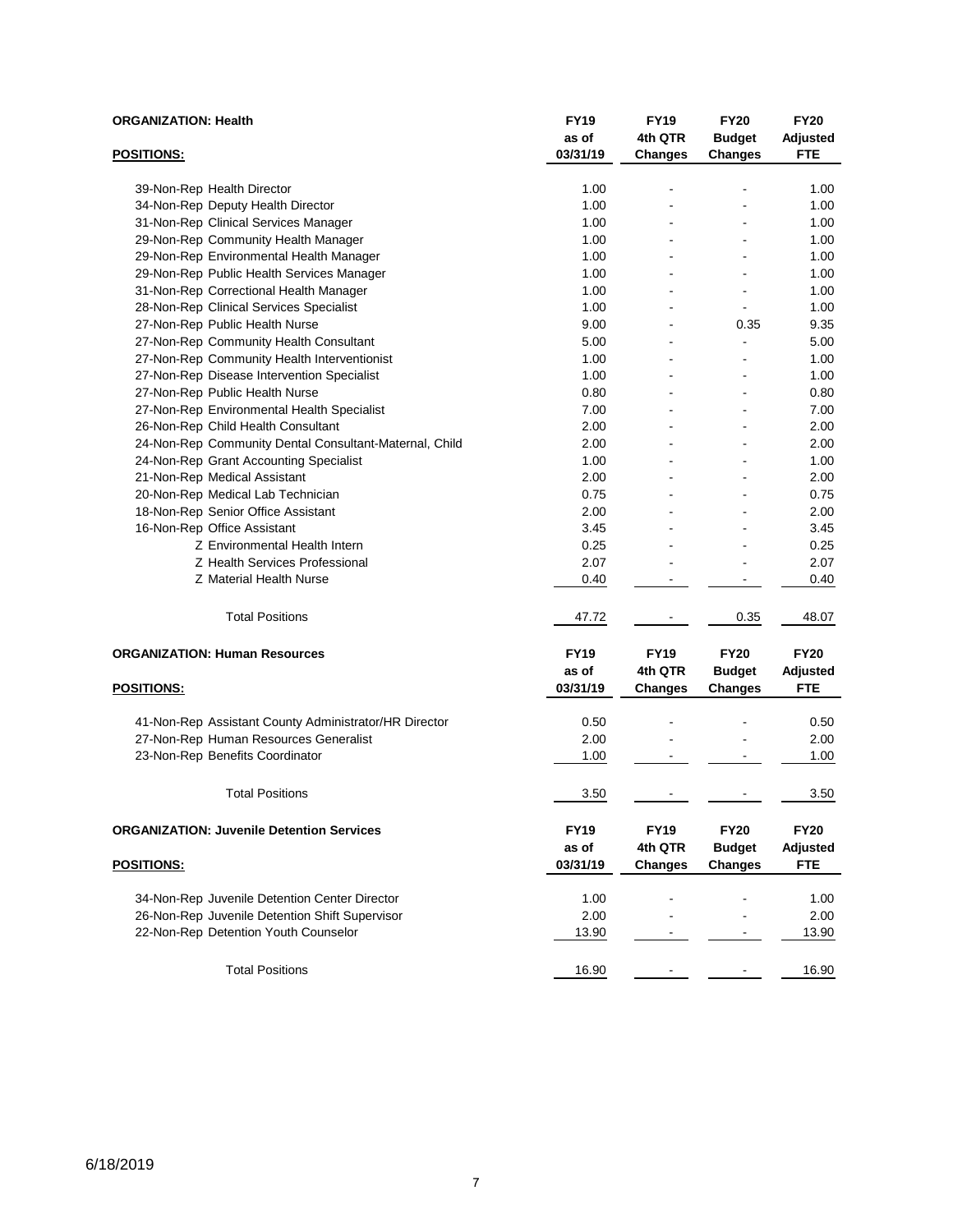| <b>ORGANIZATION: Planning &amp; Development</b> | <b>FY19</b> | <b>FY19</b>    | <b>FY20</b>    | <b>FY20</b>     |
|-------------------------------------------------|-------------|----------------|----------------|-----------------|
|                                                 | as of       | 4th QTR        | <b>Budget</b>  | <b>Adjusted</b> |
| <b>POSITIONS:</b>                               | 03/31/19    | <b>Changes</b> | Changes        | <b>FTE</b>      |
|                                                 |             |                |                |                 |
| 35-Non-Rep Planning & Development Director      | 1.00        |                |                | 1.00            |
| 24-AFSCME Building Inspector                    | 2.00        |                |                | 2.00            |
| 24-Non-Rep Planning & Development Specialist    | 1.00        |                |                | 1.00            |
| 18-Non-Rep Senior Office Assistant              | 0.75        |                |                | 0.75            |
| Z Planning Intern                               | 0.25        |                |                | 0.25            |
| <b>Total Positions</b>                          | 5.00        |                |                | 5.00            |
| <b>ORGANIZATION: Recorder</b>                   | <b>FY19</b> | <b>FY19</b>    | <b>FY20</b>    | <b>FY20</b>     |
|                                                 | as of       | 4th QTR        | <b>Budget</b>  | Adjusted        |
| POSITIONS:                                      | 03/31/19    | Changes        | <b>Changes</b> | <b>FTE</b>      |
|                                                 |             |                |                |                 |
| X Recorder                                      | 1.00        | ٠              |                | 1.00            |
| Y Second Deputy                                 | 1.00        |                |                | 1.00            |
| 33-Non-Rep Office Administrator                 | 1.00        |                |                | 1.00            |
| 19-AFSCME Real Estate Specialist                | 1.00        |                |                | 1.00            |
| 19-AFSCME Vital Records Specialist              | 1.00        |                |                | 1.00            |
| 19-AFSCME Licensing Specialist                  | 1.00        |                |                | 1.00            |
| 16-AFSCME Office Assistant                      | 4.50        |                |                | 4.50            |
| <b>Total Positions</b>                          | 10.50       |                |                | 10.50           |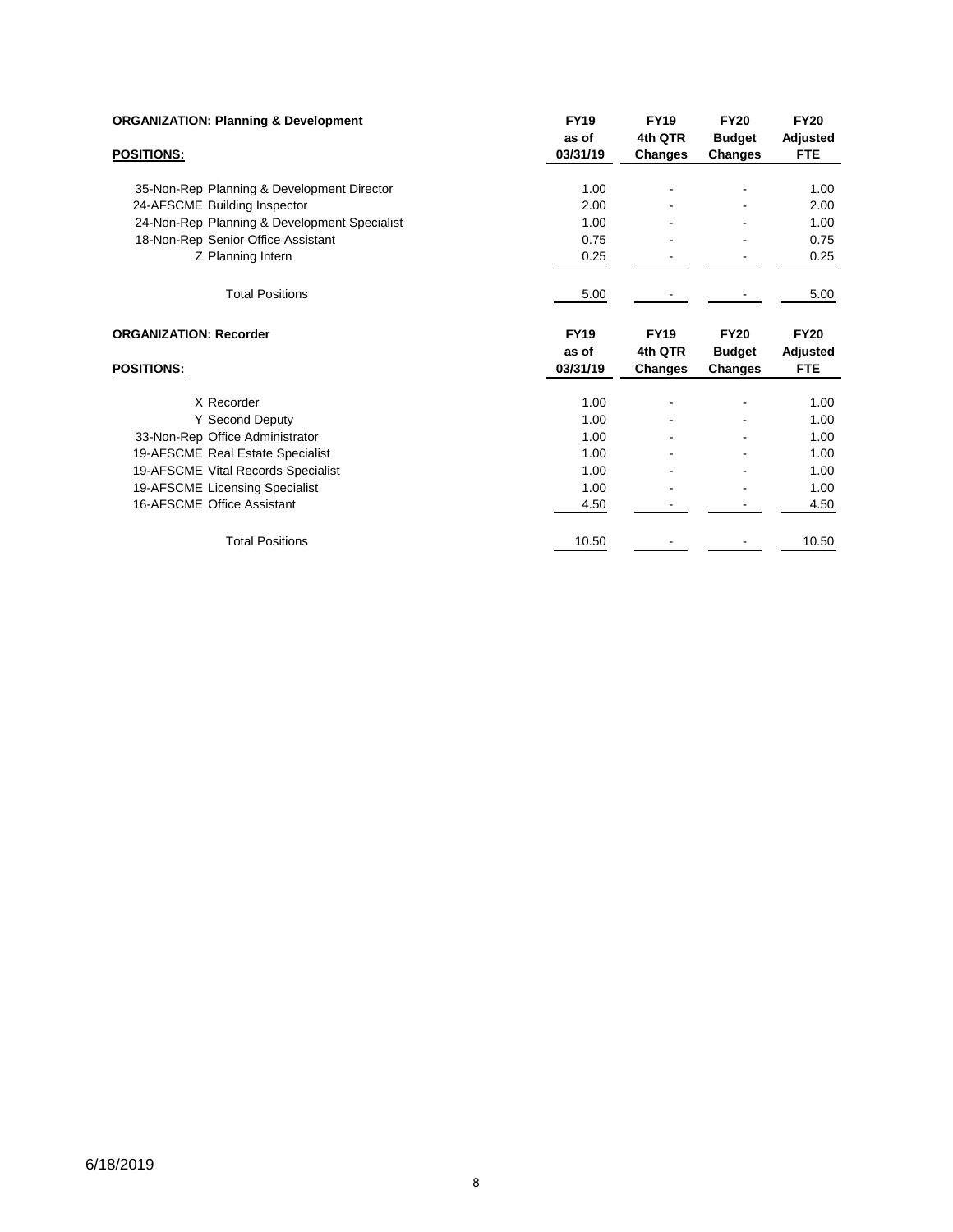| <b>ORGANIZATION: Secondary Roads</b>      | <b>FY19</b> | <b>FY19</b> | <b>FY20</b>   | <b>FY20</b>     |
|-------------------------------------------|-------------|-------------|---------------|-----------------|
|                                           | as of       | 4th QTR     | <b>Budget</b> | <b>Adjusted</b> |
| <b>POSITIONS:</b>                         | 03/31/19    | Changes     | Changes       | <b>FTE</b>      |
|                                           |             |             |               |                 |
| 40-Non-Rep County Engineer                | 1.00        |             |               | 1.00            |
| 35-Non-Rep Assistant County Engineer      | 1.00        |             |               | 1.00            |
| 30-Non-Rep Fleet Manager                  | 1.00        |             |               | 1.00            |
| 30-Non-Rep Secondary Roads Superintendent | 1.00        |             |               | 1.00            |
| 24r-PPME Roadside Veg Spec                | 0.75        |             |               | 0.75            |
| 25-Non-Rep Engineering Technician         | 2.00        |             |               | 2.00            |
| 27-Non-Rep Mechanic Supervisor            | 1.00        |             |               | 1.00            |
| 23-Non-Rep Sr Administrative Assistant    | 1.00        | ٠           |               | 1.00            |
| 26r-PPME Secondary Roads Crew Leader      | 3.00        |             |               | 3.00            |
| 25r-PPMW Senior Signs Technician          | 1.00        |             |               | 1.00            |
| 24r-PPME Senior Mechanic                  | 2.00        |             |               | 2.00            |
| 18r-PPME Parts and & Inventory Clerk      | 1.00        |             |               | 1.00            |
| 24r-PPME Heavy Equipment Operator         | 7.00        |             |               | 7.00            |
| 24r-PPME Roadside Veg. Tech               | 1.00        |             |               | 1.00            |
| 24r-PPME 24r-PPME Sign Crew Technician    | 1.00        |             |               | 1.00            |
| 23r-PPME Sr Roads Maintenance Worker      | 1.00        |             |               | 1.00            |
| 18-Non-Rep Senior Office Assistant        | 1.00        |             |               | 1.00            |
| 22r-PPME Roads Maintenance Worker         | 9.00        |             |               | 9.00            |
| 22r-PPME Mechanic                         | 1.00        |             |               | 1.00            |
| Z Engineering Intern                      | 0.25        |             |               | 0.25            |
| Z Seasonal Maintenance Worker             | 0.30        |             |               | 0.30            |
| Z Eldridge Garage Caretaker               |             |             |               |                 |
| <b>Total Positions</b>                    | 37.30       |             |               | 37.30           |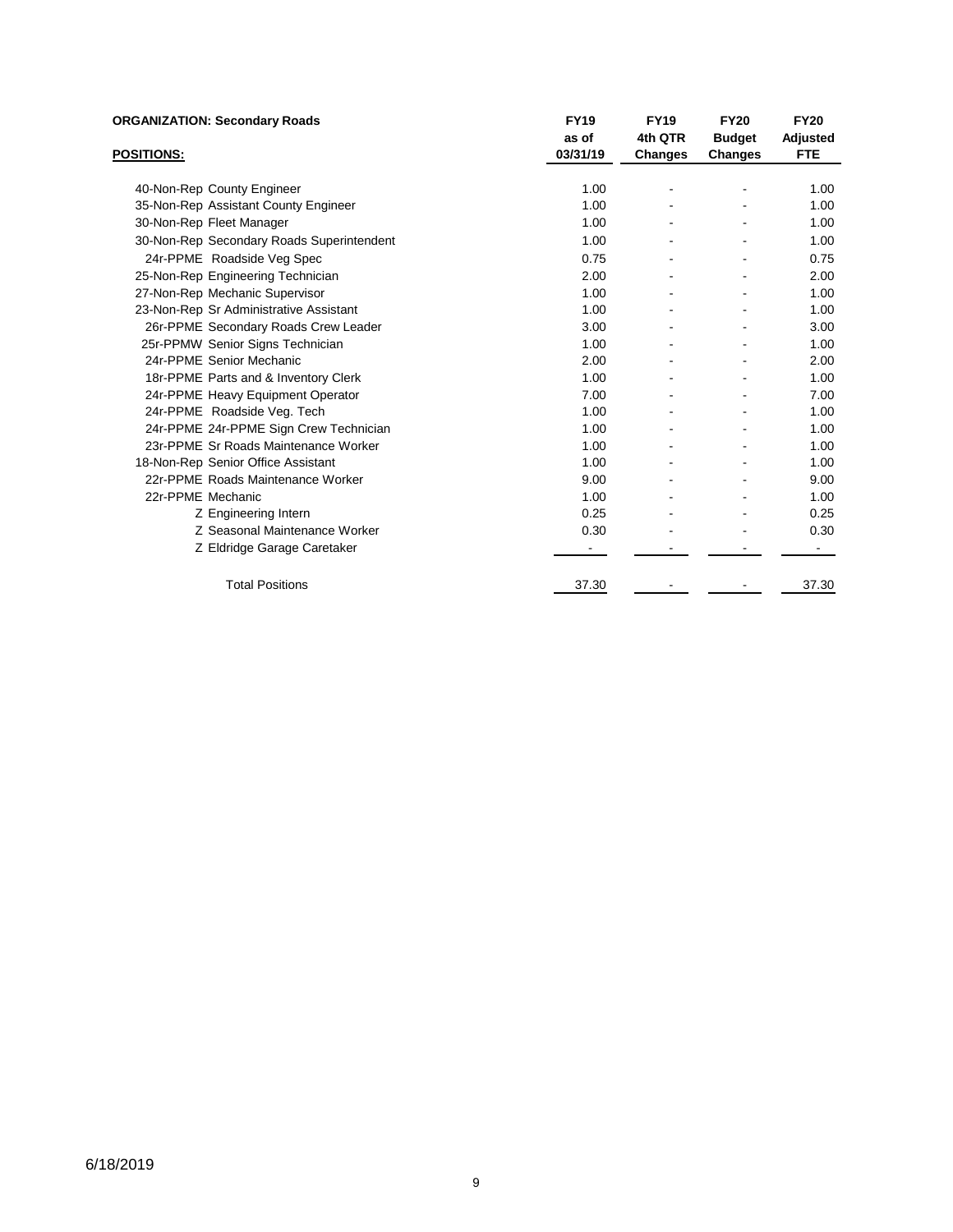| <b>ORGANIZATION: Sheriff</b> |                                                     | <b>FY19</b><br>as of | <b>FY19</b><br>4th QTR | <b>FY20</b><br><b>Budget</b> | <b>FY20</b><br><b>Adjusted</b> |
|------------------------------|-----------------------------------------------------|----------------------|------------------------|------------------------------|--------------------------------|
| <b>POSITIONS:</b>            |                                                     | 03/31/19             | <b>Changes</b>         | <b>Changes</b>               | <b>FTE</b>                     |
|                              | X Sheriff                                           | 1.00                 |                        |                              | 1.00                           |
|                              | Y Chief Deputy                                      | 2.00                 |                        |                              | 2.00                           |
|                              | Y Chief Deputy - Captain                            | 1.00                 |                        |                              | 1.00                           |
|                              | 33-Non-Rep Asst Jail Administrator/Corrections Capt | 1.00                 |                        |                              | 1.00                           |
|                              | 32-Non-Rep Sheriff's Lieutenant                     | 3.00                 | $\overline{a}$         | $\overline{a}$               | 3.00                           |
|                              | 4s-DSA Sheriff's Sergeant                           | 7.00                 |                        |                              | 7.00                           |
|                              | 31-Non-Rep Corrections Lieutenant                   | 2.00                 |                        |                              | 2.00                           |
|                              | 30-Non-Rep Office Administrator                     | 1.00                 |                        |                              | 1.00                           |
|                              | 29-Non-Rep Corrections Sergeant                     | 14.00                |                        |                              | 14.00                          |
|                              | 27-Non-Rep Corrections Food Service Supervisor      | 1.00                 | $\overline{a}$         | ÷                            | 1.00                           |
|                              | 8s-DSA Sheriff's Deputy                             | 30.00                | 1.00                   |                              | 31.00                          |
|                              | 26-Non-Rep Inmate Programs Coordinator              | 2.00                 |                        |                              | 2.00                           |
|                              | 24-Non-Rep Classification Specialist                | 2.00                 |                        |                              | 2.00                           |
|                              | 23-Non-Rep Bailiff Sergeant                         | 1.00                 |                        |                              | 1.00                           |
|                              | 10s-Teamsters Corrections Officer                   | 59.00                | ÷                      | ä,                           | 59.00                          |
| 21-Non-Rep Bailiffs          |                                                     | 12.20                |                        | ä,                           | 12.20                          |
|                              | 19-AFSCME Civil Records Specialist                  | 2.00                 |                        |                              | 2.00                           |
|                              | 18-Non-Rep Senior Office Assistant                  | 1.00                 |                        |                              | 1.00                           |
|                              | 20-Non-Rep Court Compliance Coordinator             | 2.00                 |                        |                              | 2.00                           |
|                              | 20-Non-Rep Alternative Sentencing Coordinator       | 1.00                 | $\overline{a}$         | $\ddot{\phantom{a}}$         | 1.00                           |
|                              | 19-Non-Rep Sex Offender Registry Specialist         | ä,                   |                        | 1.00                         | 1.00                           |
|                              | 21-Non-Rep Inmate Services Specialist               | 1.00                 |                        |                              | 1.00                           |
|                              | 21-Non-Rep Inmate Services Specialist               | 1.00                 |                        |                              | 1.00                           |
|                              | 18-Teamsters Corrections Custodial Officer          | 4.00                 |                        |                              | 4.00                           |
|                              | 18-Teamsters Corrections Food Service Officer       | 4.00                 |                        | ÷                            | 4.00                           |
|                              | 18-Non-Rep Senior Office Assistant                  | 3.60                 |                        |                              | 3.60                           |
|                              | <b>Total Positions</b>                              | 158.80               | 1.00                   | 1.00                         | 160.80                         |
|                              | <b>ORGANIZATION: Supervisors, Board of</b>          | <b>FY19</b>          | <b>FY19</b>            | <b>FY20</b>                  | <b>FY20</b>                    |
|                              |                                                     | as of                | 4th QTR                | <b>Budget</b>                | Adjusted                       |
| <b>POSITIONS:</b>            |                                                     | 03/31/19             | <b>Changes</b>         | <b>Changes</b>               | <b>FTE</b>                     |
|                              | X Supervisor, Chairman                              | 1.00                 |                        |                              | 1.00                           |
|                              | X Supervisor                                        | 4.00                 |                        |                              | 4.00                           |
|                              | <b>Total Positions</b>                              | 5.00                 |                        |                              | 5.00                           |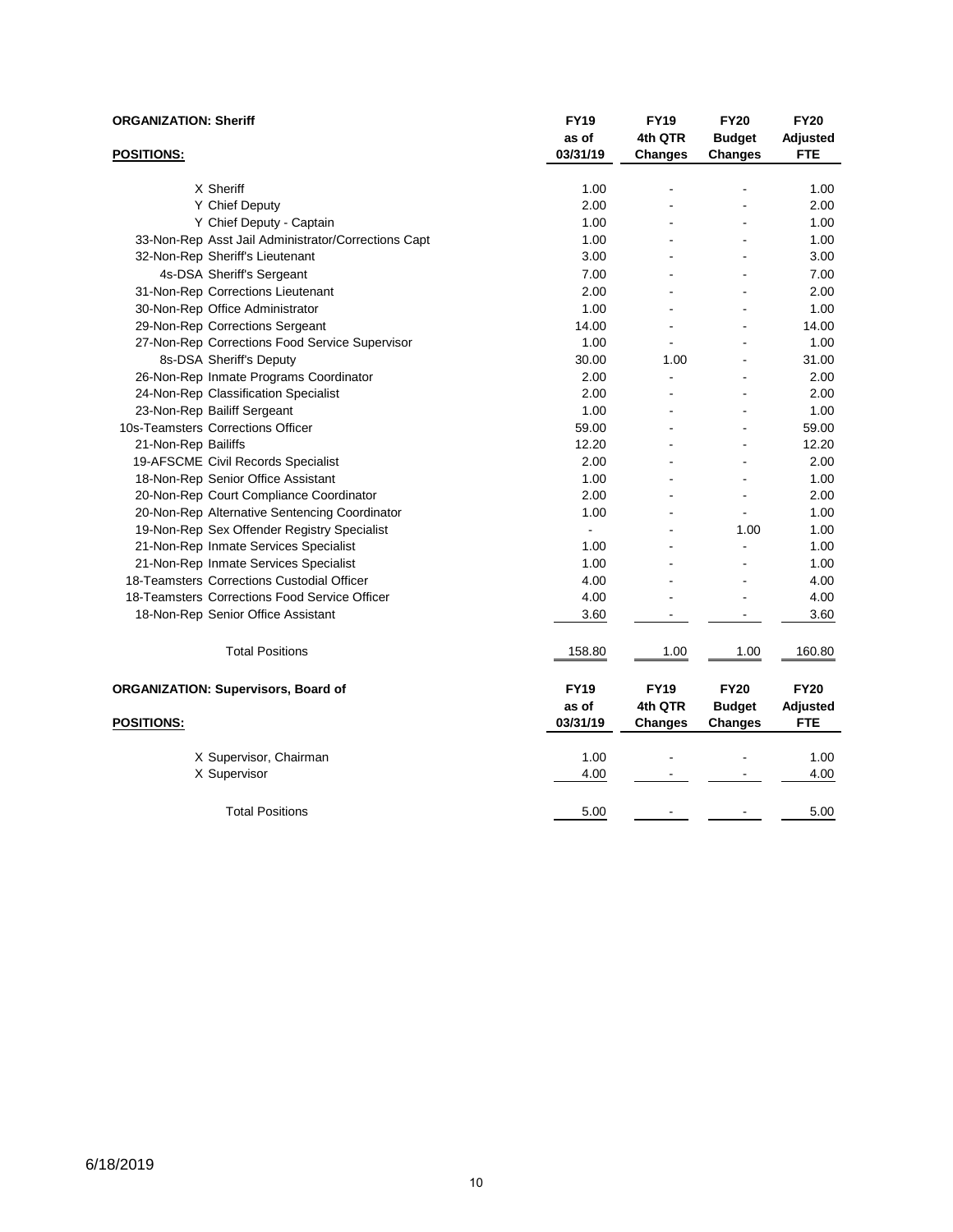| <b>ORGANIZATION: Treasurer</b>          | <b>FY19</b><br>as of | <b>FY19</b><br>4th QTR | <b>FY20</b><br><b>Budget</b> | <b>FY20</b><br>Adjusted |
|-----------------------------------------|----------------------|------------------------|------------------------------|-------------------------|
| <b>POSITIONS:</b>                       | 03/31/19             | <b>Changes</b>         | <b>Changes</b>               | <b>FTE</b>              |
| X Treasurer                             | 1.00                 |                        | $\blacksquare$               | 1.00                    |
| 35-Non-Rep Finance Manager              | 1.00                 |                        | ۰                            | 1.00                    |
| 33-Non-Rep Operations Manager-Treasurer | 1.00                 |                        | $\blacksquare$               | 1.00                    |
| 28-Non-Rep County General Store Manager | 1.00                 |                        | $\blacksquare$               | 1.00                    |
| 26-Non-Rep Tax Accounting Specialist    | 1.00                 |                        | $\blacksquare$               | 1.00                    |
| 26-Non-Rep Motor Vehicle Supervisor     | 1.00                 |                        | $\blacksquare$               | 1.00                    |
| 18-AFSCME Cashier                       | 1.00                 |                        | $\blacksquare$               | 1.00                    |
| 18-AFSCME Accounting Clerk              | 3.00                 |                        | $\blacksquare$               | 3.00                    |
| 18-AFSCME Senior Office Assistant       | 1.00                 |                        | ۰                            | 1.00                    |
| 17-AFSCME Multi-Service Clerk           | 17.00                |                        |                              | 17.00                   |
|                                         |                      |                        |                              |                         |
|                                         | 28.00                |                        |                              | 28.00                   |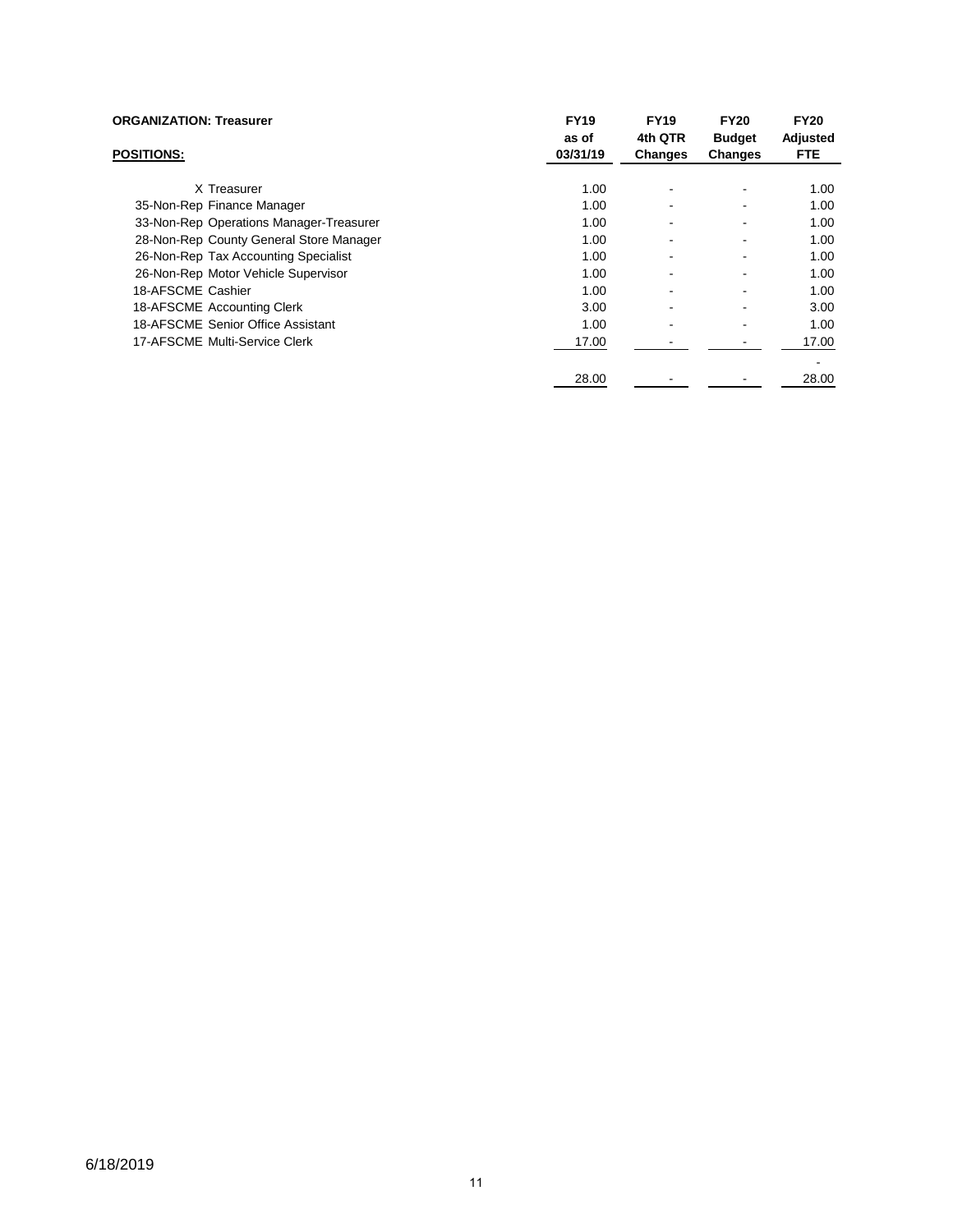#### SCOTT COUNTY FY 20 APPROPRIATIONS SUMMARY

| <b>Description</b>                           | <b>FY 20</b><br><b>Adopted</b> | <b>Budget</b><br><b>Changes</b> | <b>FY 20</b><br>Appropriated |
|----------------------------------------------|--------------------------------|---------------------------------|------------------------------|
|                                              |                                |                                 |                              |
| Administration                               | \$<br>814,400                  | \$                              | \$<br>814,400                |
| Attorney                                     | 4,746,801                      |                                 | 4,746,801                    |
| Auditor                                      | 1,691,278                      |                                 | 1,691,278                    |
| <b>Authorized Agencies</b>                   | 10,751,295                     |                                 | 10,751,295                   |
| Capital Improvements (general, conservation) | 7,457,170                      |                                 | 7,457,170                    |
| <b>Community Services</b>                    | 6,167,093                      | ٠                               | 6,167,093                    |
| Conservation (net of golf course)            | 3,994,793                      |                                 | 3,994,793                    |
| Debt Service (net of refunded debt)          | 3,402,239                      |                                 | 3,402,239                    |
| Facility & Support Services                  | 3,941,360                      |                                 | 3,941,360                    |
| Health                                       | 6,752,169                      |                                 | 6,752,169                    |
| <b>Human Resources</b>                       | 474,361                        |                                 | 474,361                      |
| <b>Human Services</b>                        | 83,452                         |                                 | 83,452                       |
| Information Technology                       | 2,937,881                      |                                 | 2,937,881                    |
| <b>Juvenile Court Services</b>               | 2,154,619                      |                                 | 2,154,619                    |
| Non-Departmental                             | 1,397,898                      |                                 | 1,397,898                    |
| Planning & Development                       | 534,021                        |                                 | 534,021                      |
| Recorder                                     | 863,293                        |                                 | 863,293                      |
| Secondary Roads                              | 11,698,600                     |                                 | 11,698,600                   |
| Sheriff                                      | 16,980,154                     |                                 | 16,980,154                   |
| Supervisors                                  | 373,151                        |                                 | 373,151                      |
| Treasurer                                    | 2,354,918                      |                                 | 2,354,918                    |
| <b>SUBTOTAL</b>                              | 89,570,946                     |                                 | 89,570,946                   |
|                                              |                                |                                 |                              |
| <b>Golf Course Operations</b>                | 1,290,213                      |                                 | 1,290,213                    |
| <b>TOTAL</b>                                 | 90,861,159<br>\$               | \$                              | \$90,861,159                 |
|                                              |                                | ======================          |                              |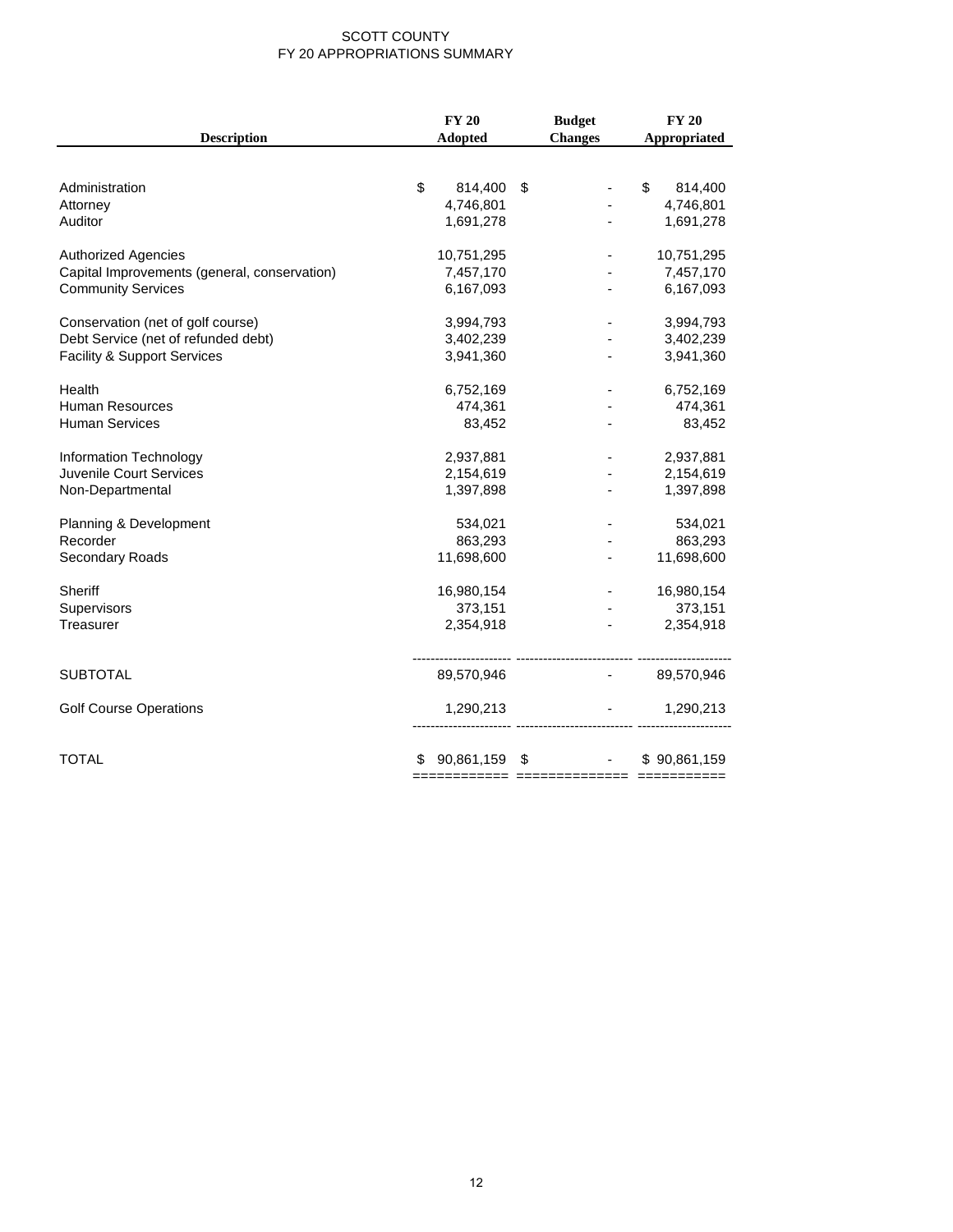| <b>Description</b>                                      | Original<br><b>Budget</b>        | <b>Budget</b><br><b>Changes</b> | <b>Adjusted</b><br><b>Budget</b> |
|---------------------------------------------------------|----------------------------------|---------------------------------|----------------------------------|
| ORGANIZATION: ADMINISTRATION                            |                                  |                                 |                                  |
| <b>APPROPRIATIONS</b>                                   |                                  |                                 |                                  |
| <b>Personal Services</b><br>Expenses<br>Supplies        | 796,225<br>16,375<br>1,800       |                                 | 796,225<br>16,375<br>1,800       |
| <b>TOTAL APPROPRIATIONS</b>                             | 814,400                          |                                 | 814,400                          |
| ORGANIZATION: ATTORNEY                                  |                                  |                                 |                                  |
| <b>APPROPRIATIONS</b>                                   |                                  |                                 |                                  |
| <b>Personal Services</b><br>Expenses<br><b>Supplies</b> | 3,635,351<br>1,071,450<br>40,000 |                                 | 3,635,351<br>1,071,450<br>40,000 |
| <b>TOTAL APPROPRIATIONS</b>                             | 4,746,801                        |                                 | 4,746,801                        |
| ORGANIZATION: AUDITOR                                   |                                  |                                 |                                  |
| <b>APPROPRIATIONS</b>                                   |                                  |                                 |                                  |
| <b>Personal Services</b><br>Expenses<br><b>Supplies</b> | 1,412,768<br>237,410<br>41,100   |                                 | 1,412,768<br>237,410<br>41,100   |
| TOTAL APPROPRIATIONS                                    | 1,691,278                        | := ===============  ===         | 1,691,278                        |
| ORGANIZATION: CAPITAL IMPROVEMENTS (GENERAL)            |                                  |                                 |                                  |
| <b>APPROPRIATIONS</b>                                   |                                  |                                 |                                  |
| Capital Improvements                                    | 7,457,170                        |                                 | 7,457,170                        |

|                      | -------------------- | -------------------------- |           |
|----------------------|----------------------|----------------------------|-----------|
| TOTAL APPROPRIATIONS | 7,457,170            | $\sim$ $\sim$              | 7,457,170 |
|                      |                      | ___<br>______________      |           |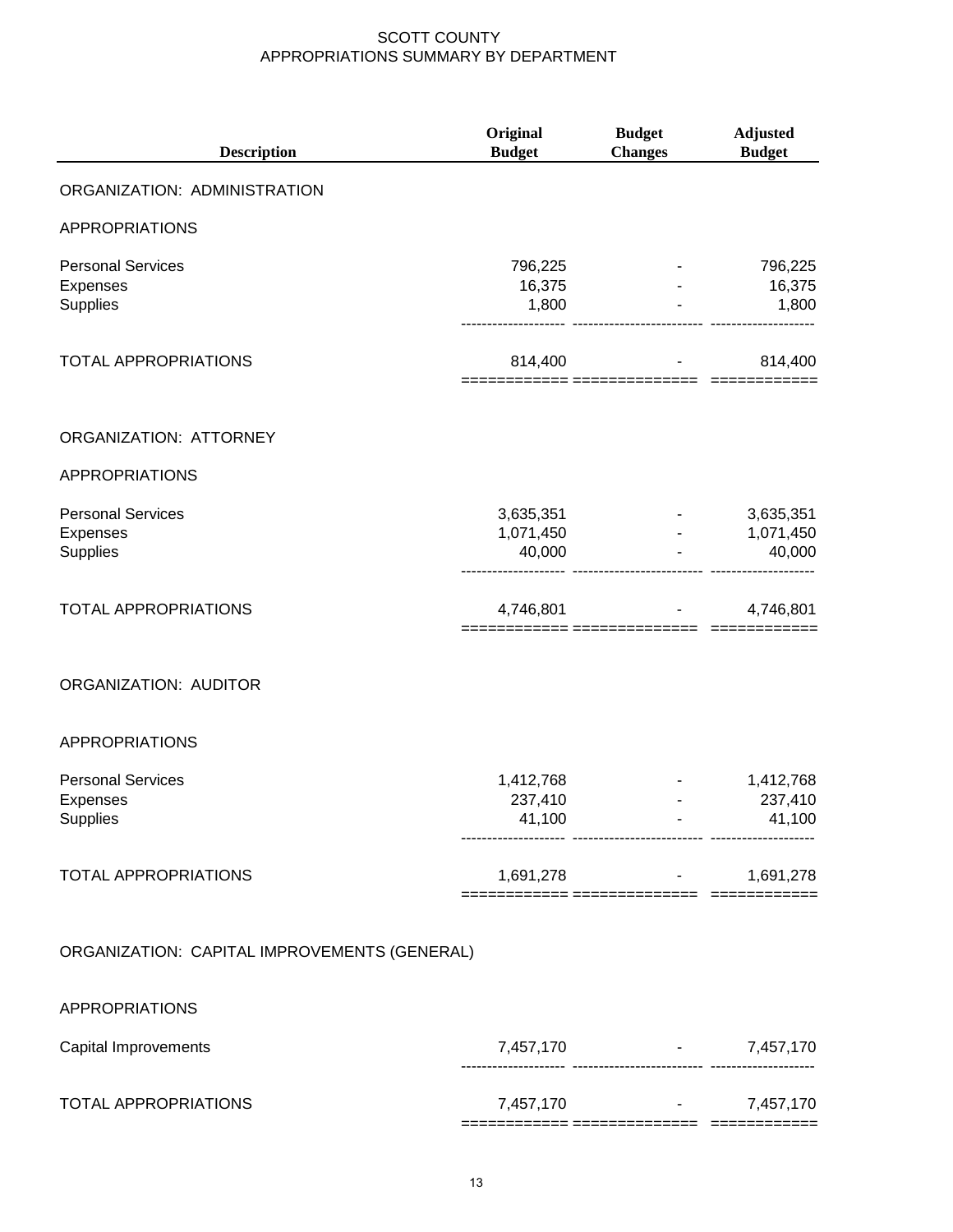| <b>Description</b>                                                             | Original<br><b>Budget</b>              | <b>Budget</b><br><b>Changes</b> | <b>Adjusted</b><br><b>Budget</b>       |
|--------------------------------------------------------------------------------|----------------------------------------|---------------------------------|----------------------------------------|
| ORGANIZATION: COMMUNITY SERVICES                                               |                                        |                                 |                                        |
| <b>APPROPRIATIONS</b>                                                          |                                        |                                 |                                        |
| <b>Personal Services</b><br>Equipment<br>Expenses<br>Supplies                  | 1,049,795<br>508<br>5,112,310<br>4,480 |                                 | 1,049,795<br>508<br>5,112,310<br>4,480 |
| <b>TOTAL APPROPRIATIONS</b>                                                    | 6,167,093                              |                                 | 6,167,093                              |
| ORGANIZATION: CONSERVATION                                                     |                                        |                                 |                                        |
| <b>APPROPRIATIONS</b>                                                          |                                        |                                 |                                        |
| <b>Personal Services</b><br>Capital Outlay - Operating<br>Expenses<br>Supplies | 3,014,881<br>545,103<br>434,809        |                                 | 3,014,881<br>545,103<br>434,809        |
| <b>TOTAL APPROPRIATIONS</b>                                                    | 3,994,793<br>---------- ------         |                                 | 3,994,793                              |
| ORGANIZATION: GLYNNS CREEK GOLF COURSE                                         |                                        |                                 |                                        |
| <b>APPROPRIATIONS</b>                                                          |                                        |                                 |                                        |

| <b>Personal Services</b>    | 746.449   | 746,449   |
|-----------------------------|-----------|-----------|
| Equipment                   | 216,769   | 216,769   |
| Expenses                    | 108,890   | 108,890   |
| <b>Supplies</b>             | 218,105   | 218,105   |
| <b>TOTAL APPROPRIATIONS</b> | 1,290,213 | 1,290,213 |
|                             |           |           |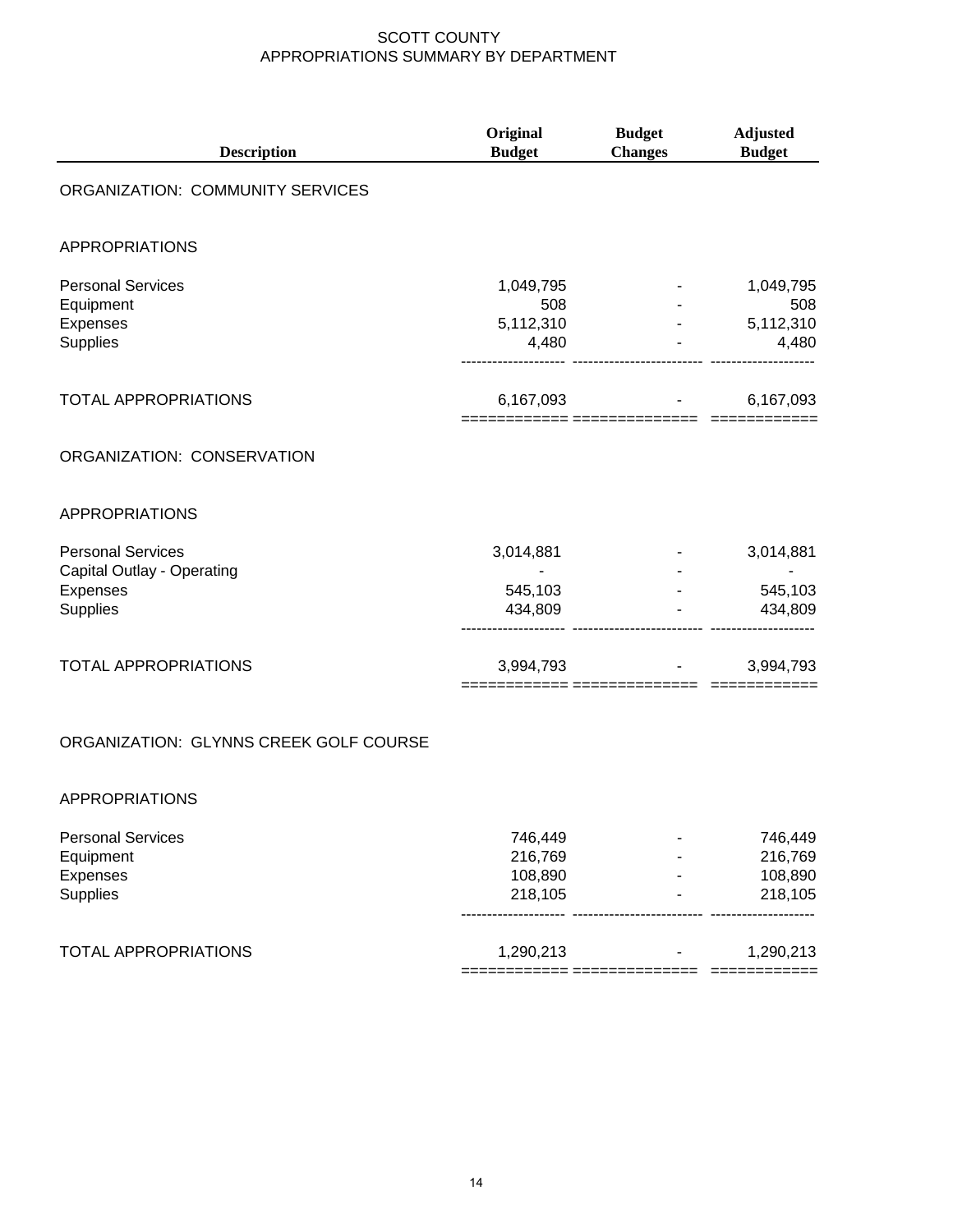| <b>Description</b>                          | Original<br><b>Budget</b>        | <b>Budget</b><br><b>Changes</b> | <b>Adjusted</b><br><b>Budget</b> |
|---------------------------------------------|----------------------------------|---------------------------------|----------------------------------|
| ORGANIZATION: DEBT SERVICE                  |                                  |                                 |                                  |
|                                             |                                  |                                 |                                  |
| <b>APPROPRIATIONS</b>                       |                                  |                                 |                                  |
| <b>Debt Service</b><br><b>Expenses</b>      | 3,402,239                        |                                 | 3,402,239                        |
| <b>TOTAL APPROPRIATIONS</b>                 | 3,402,239                        | ========= ==============        | 3,402,239                        |
| ORGANIZATION: FACILITY AND SUPPORT SERVICES |                                  |                                 |                                  |
| <b>APPROPRIATIONS</b>                       |                                  |                                 |                                  |
| <b>Personal Services</b><br>Equipment       | 1,986,495<br>26,000<br>1,762,365 |                                 | 1,986,495<br>26,000              |
| Expenses<br>Supplies                        | 166,500                          |                                 | 1,762,365<br>166,500             |
| TOTAL APPROPRIATIONS                        | 3,941,360                        |                                 | 3,941,360                        |
| ORGANIZATION: HEALTH                        |                                  |                                 |                                  |
| APPROPRIATIONS                              |                                  |                                 |                                  |
| <b>Personal Services</b>                    | 4,727,617                        |                                 | 4,727,617                        |
| Expenses<br>Supplies                        | 1,965,547<br>59,005              |                                 | 1,965,547<br>59,005              |
| <b>TOTAL APPROPRIATIONS</b>                 | 6,752,169                        |                                 | 6,752,169                        |
| ORGANIZATION: HUMAN RESOURCES               |                                  |                                 |                                  |
| <b>APPROPRIATIONS</b>                       |                                  |                                 |                                  |
| <b>Personal Services</b>                    | 363,661                          |                                 | 363,661                          |
| Expenses                                    | 106,750                          |                                 | 106,750                          |
| Supplies                                    | 3,950                            |                                 | 3,950                            |
| <b>TOTAL APPROPRIATIONS</b>                 | 474,361                          |                                 | 474,361                          |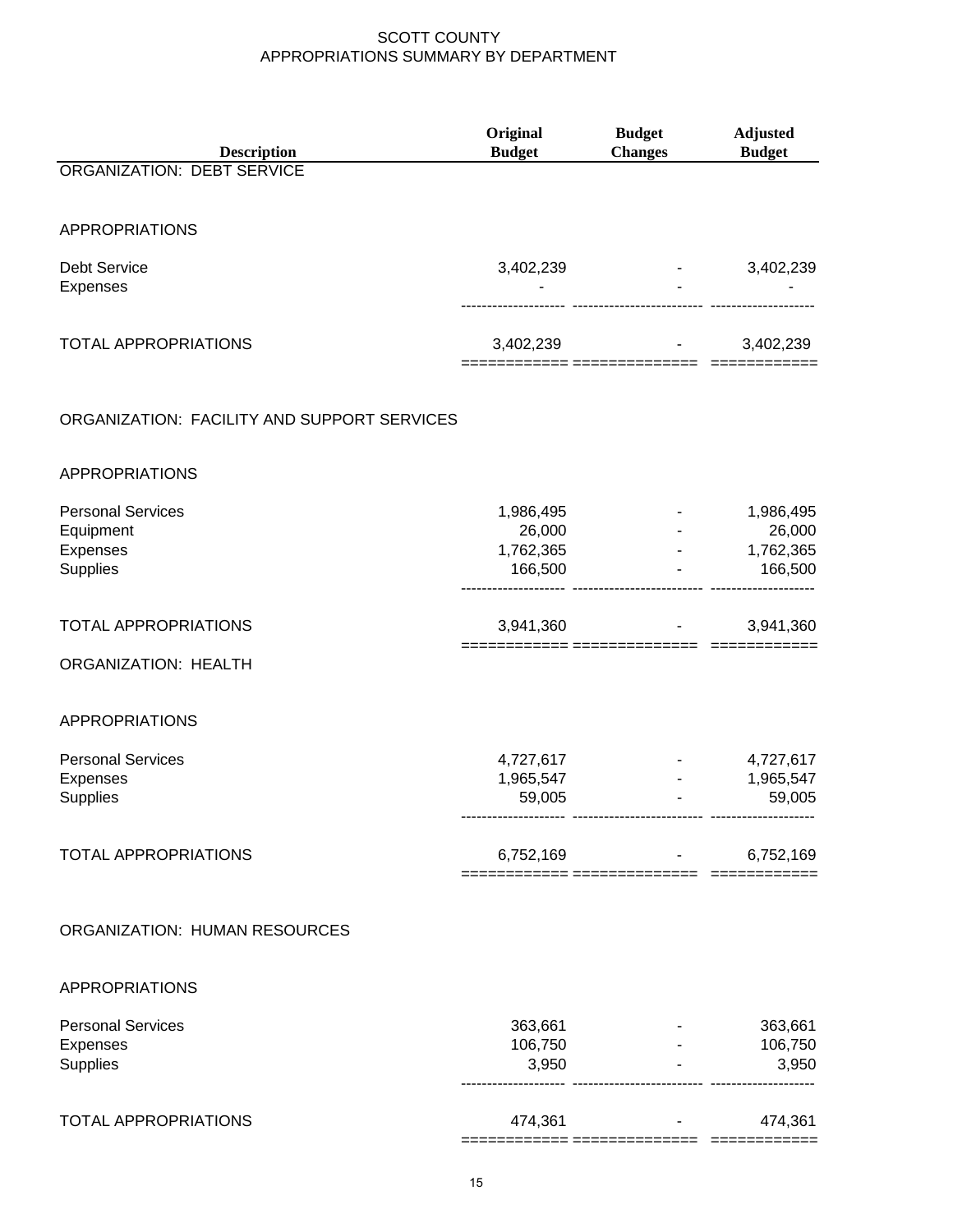|                                           | Original                                   | <b>Budget</b>  | <b>Adjusted</b>           |
|-------------------------------------------|--------------------------------------------|----------------|---------------------------|
| <b>Description</b>                        | <b>Budget</b>                              | <b>Changes</b> | <b>Budget</b>             |
| <b>ORGANIZATION: HUMAN SERVICES</b>       |                                            |                |                           |
| APPROPRIATIONS                            |                                            |                |                           |
| Equipment                                 | 3,000                                      |                | 3,000                     |
| Expenses                                  | 54,800                                     |                | 54,800                    |
| Supplies                                  | 25,652                                     |                | 25,652                    |
| <b>TOTAL APPROPRIATIONS</b>               | 83,452                                     |                | 83,452                    |
| ORGANIZATION: INFORMATION TECHNOLOGY      |                                            |                |                           |
| <b>APPROPRIATIONS</b>                     |                                            |                |                           |
| <b>Personal Services</b>                  | 1,792,281                                  |                | 1,792,281                 |
| Equipment                                 | 6,000                                      |                | 6,000                     |
| Expenses                                  | 1,133,800                                  | $\sim 100$     | 1,133,800                 |
| Supplies                                  | 5,800                                      |                | 5,800                     |
| TOTAL APPROPRIATIONS                      | 2,937,881<br>============= =============== |                | 2,937,881<br>============ |
| ORGANIZATION: JUVENILE DETENTION SERVICES |                                            |                |                           |
| <b>APPROPRIATIONS</b>                     |                                            |                |                           |
| <b>Personal Services</b>                  | 1,481,588                                  |                | 1,481,588                 |
| Equipment                                 | 1,000                                      |                | 1,000                     |
| Expenses                                  | 597,631                                    |                | 597,631                   |
| Supplies                                  | 74,400                                     |                | 74,400                    |
| TOTAL APPROPRIATIONS                      | 2,154,619                                  |                | 2,154,619                 |

============ ============== ============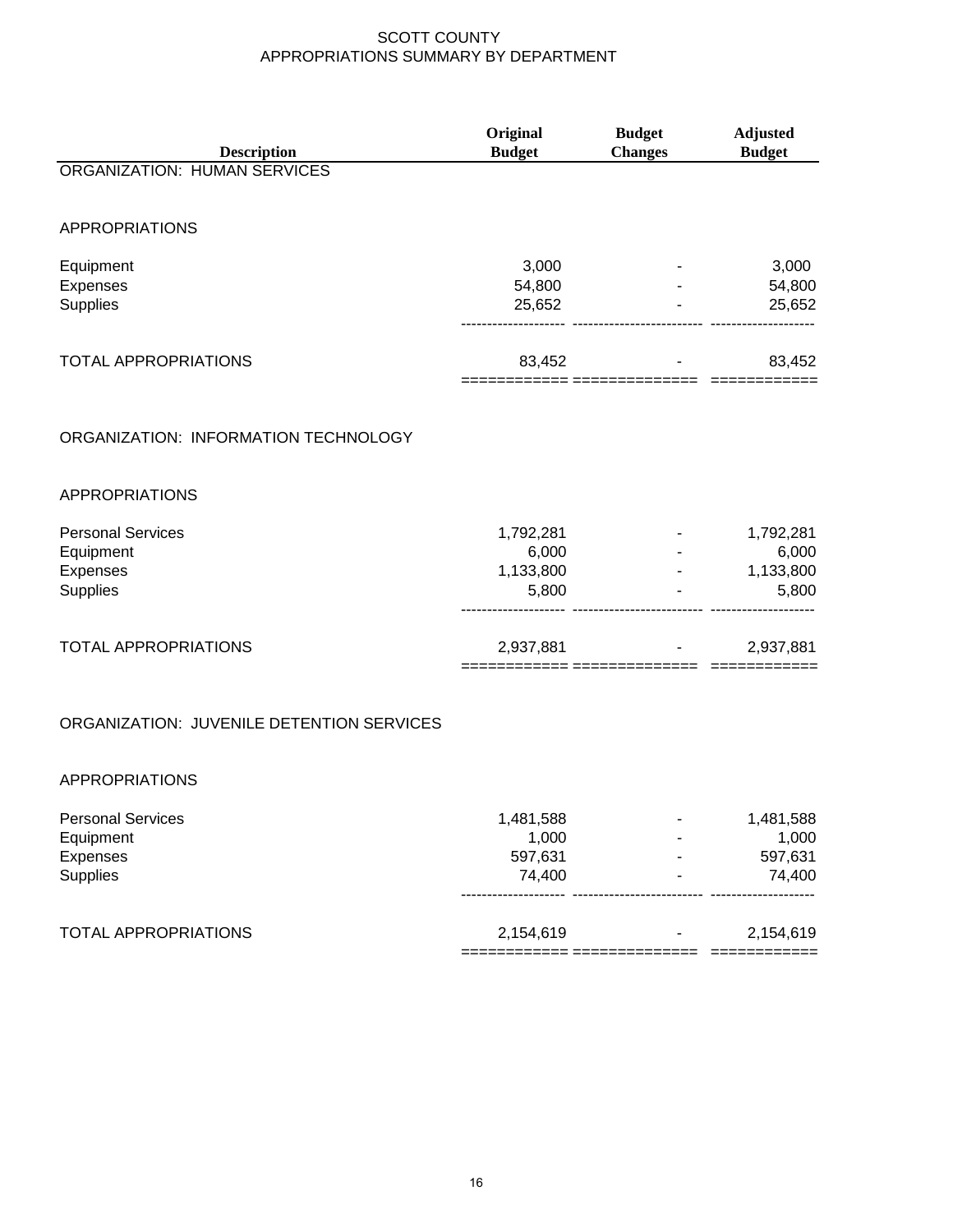| <b>Description</b>                   | Original<br><b>Budget</b> | <b>Budget</b><br><b>Changes</b> | <b>Adjusted</b><br><b>Budget</b> |
|--------------------------------------|---------------------------|---------------------------------|----------------------------------|
| ORGANIZATION: NON-DEPARTMENTAL       |                           |                                 |                                  |
| <b>APPROPRIATIONS</b>                |                           |                                 |                                  |
| <b>Personal Services</b>             | 478,447                   |                                 | 478,447                          |
| Expenses<br>Supplies                 | 916,951<br>2,500          |                                 | 916,951<br>2,500                 |
| <b>TOTAL APPROPRIATIONS</b>          | 1,397,898                 | :====== ============            | 1,397,898                        |
| ORGANIZATION: PLANNING & DEVELOPMENT |                           |                                 |                                  |
| <b>APPROPRIATIONS</b>                |                           |                                 |                                  |
| <b>Personal Services</b>             | 473,101                   |                                 | 473,101                          |
| Expenses<br>Supplies                 | 57,720<br>3,200           |                                 | 57,720<br>3,200                  |
| TOTAL APPROPRIATIONS                 | 534,021                   |                                 | 534,021                          |
| <b>ORGANIZATION: RECORDER</b>        |                           |                                 |                                  |
| <b>APPROPRIATIONS</b>                |                           |                                 |                                  |
| <b>Personal Services</b>             | 845,393                   |                                 | 845,393                          |
| Expenses<br><b>Supplies</b>          | 5,450<br>12,450           |                                 | 5,450<br>12,450                  |
| TOTAL APPROPRIATIONS                 | 863,293                   |                                 | 863,293                          |

============ ============== ============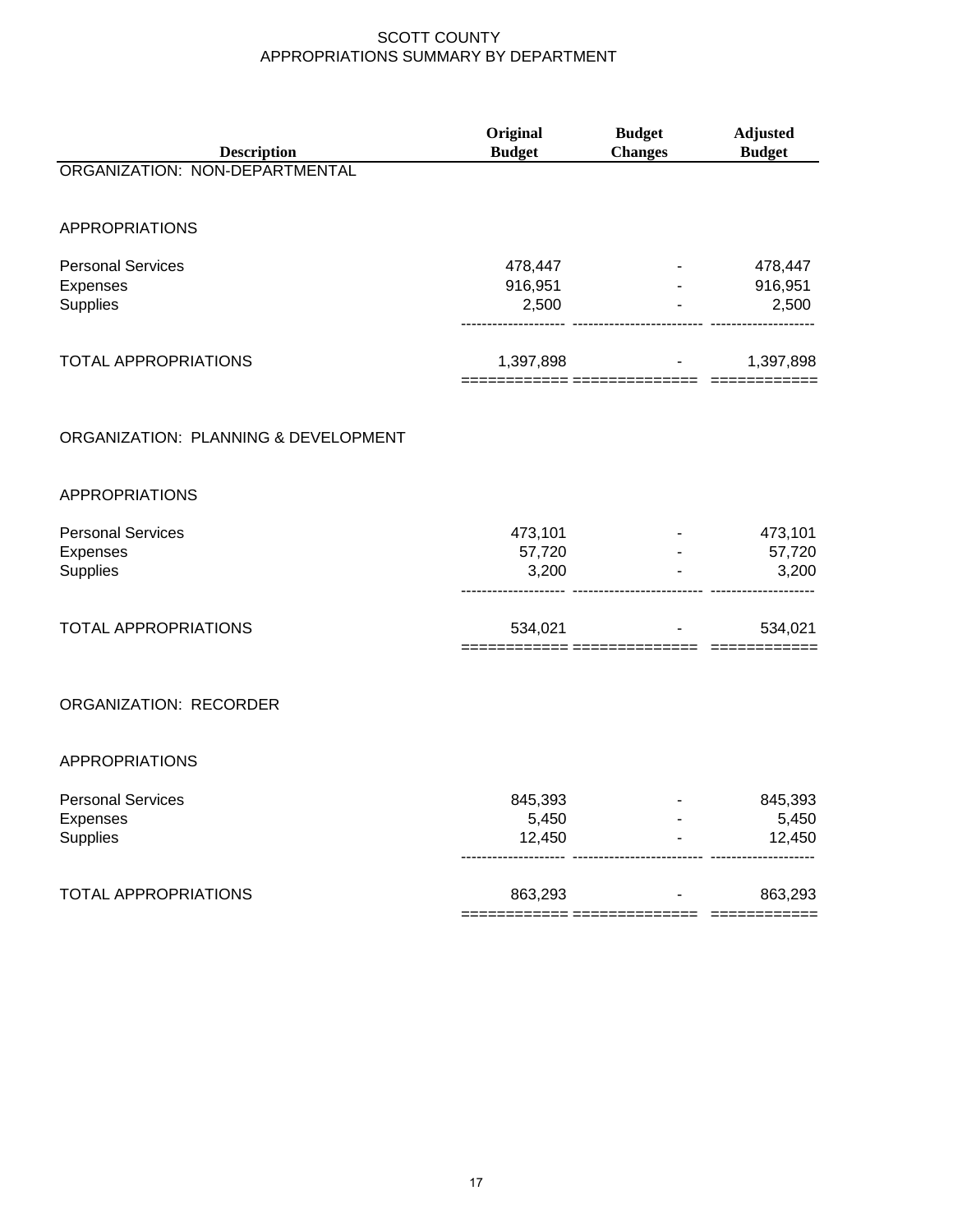|                                      | Original      | <b>Budget</b>  | <b>Adjusted</b> |
|--------------------------------------|---------------|----------------|-----------------|
| <b>Description</b>                   | <b>Budget</b> | <b>Changes</b> | <b>Budget</b>   |
| <b>ORGANIZATION: SECONDARY ROADS</b> |               |                |                 |
| <b>APPROPRIATIONS</b>                |               |                |                 |
| Administration                       | 341,000       |                | 341,000         |
| Engineering                          | 722,500       |                | 722,500         |
| <b>Bridges &amp; Culverts</b>        | 255,000       |                | 255,000         |
| Roads                                | 2,699,500     |                | 2,699,500       |
| Snow & Ice Control                   | 491,000       |                | 491,000         |
| <b>Traffic Controls</b>              | 305,000       |                | 305,000         |
| Road Clearing                        | 291,000       |                | 291,000         |
| New Equipment                        | 750,000       |                | 750,000         |
| <b>Equipment Operation</b>           | 1,314,500     |                | 1,314,500       |
| Tools, Materials & Supplies          | 109,100       |                | 109,100         |
| Real Estate & Buildings              | 100,000       |                | 100,000         |
| Roadway Construction                 | 4,320,000     |                | 4,320,000       |
| <b>TOTAL APPROPRIATIONS</b>          | 11,698,600    |                | 11,698,600      |
|                                      |               |                |                 |
| <b>ORGANIZATION: SHERIFF</b>         |               |                |                 |
|                                      |               |                |                 |
| <b>APPROPRIATIONS</b>                |               |                |                 |
| <b>Personal Services</b>             | 15,401,020    |                | 15,401,020      |
| Equipment                            | 115,455       |                | 115,455         |
| Expenses                             | 520,775       |                | 520,775         |
| <b>Supplies</b>                      | 942,904       |                | 942,904         |
| <b>TOTAL APPROPRIATIONS</b>          | 16,980,154    |                | 16,980,154      |
|                                      |               |                |                 |
| ORGANIZATION: SUPERVISORS, BOARD OF  |               |                |                 |
| <b>APPROPRIATIONS</b>                |               |                |                 |
| <b>Personal Services</b>             | 343,726       |                | 343,726         |
| <b>Expenses</b>                      | 28,600        |                | 28,600          |
| <b>Supplies</b>                      | 825           |                | 825             |
| <b>TOTAL APPROPRIATIONS</b>          | 373,151       |                | 373,151         |
|                                      |               |                |                 |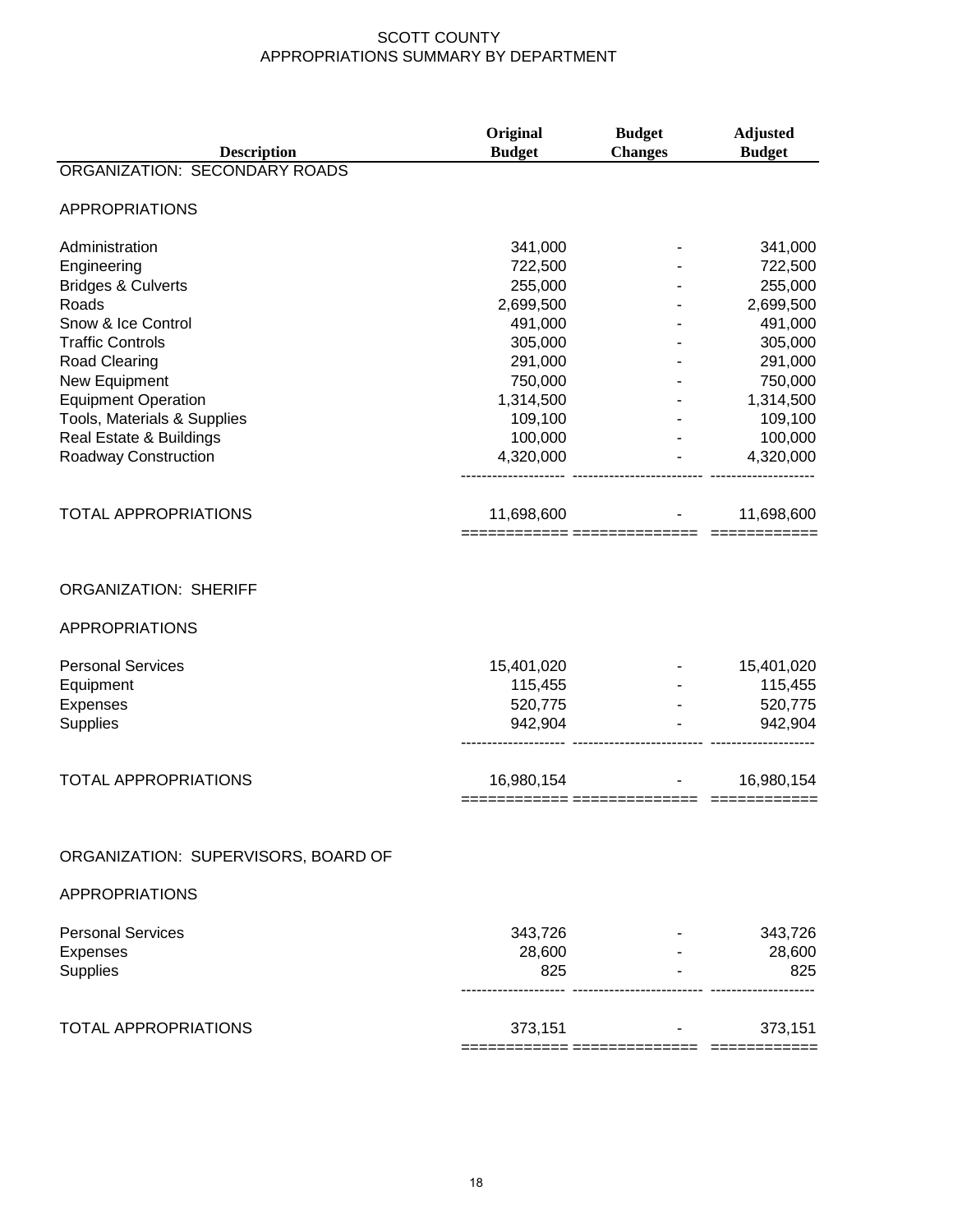| <b>Description</b>                             | Original<br><b>Budget</b> | <b>Budget</b><br><b>Changes</b>   | <b>Adjusted</b><br><b>Budget</b>  |
|------------------------------------------------|---------------------------|-----------------------------------|-----------------------------------|
| <b>ORGANIZATION: TREASURER</b>                 |                           |                                   |                                   |
| <b>APPROPRIATIONS</b>                          |                           |                                   |                                   |
| <b>Personal Services</b>                       | 2,174,153                 |                                   | 2,174,153                         |
| Equipment                                      | 1,170                     |                                   | 1,170                             |
| Expenses                                       | 117,795                   |                                   | 117,795<br>And the company        |
| Supplies                                       | 61,800                    |                                   | $-61,800$                         |
| TOTAL APPROPRIATIONS                           | 2,354,918                 |                                   | 2,354,918                         |
| ORGANIZATION: BI-STATE PLANNING COMMISSION     |                           |                                   |                                   |
| <b>APPROPRIATIONS</b>                          |                           |                                   |                                   |
| Expenses                                       |                           | 94,755                            | $-94,755$                         |
| <b>TOTAL APPROPRIATIONS</b>                    |                           | 94,755                            | 94,755                            |
| ORGANIZATION: CENTER FOR ALCOHOL/DRUG SERVICES |                           |                                   |                                   |
| <b>APPROPRIATIONS</b>                          |                           |                                   |                                   |
| Expenses                                       | 688,331                   | ---------------------- -------    | 688,331<br><b>Harry Committee</b> |
| <b>TOTAL APPROPRIATIONS</b>                    | 688,331                   | and the state of the state of the | 688,331                           |
| ORGANIZATION: CENTER FOR ACTIVE SERVICES, INC. |                           |                                   |                                   |
| <b>APPROPRIATIONS</b>                          |                           |                                   |                                   |
| Expenses                                       | 213,750                   |                                   | $-213,750$                        |
| <b>TOTAL APPROPRIATIONS</b>                    |                           | 213,750 - 213,750                 | 213,750                           |
|                                                |                           |                                   |                                   |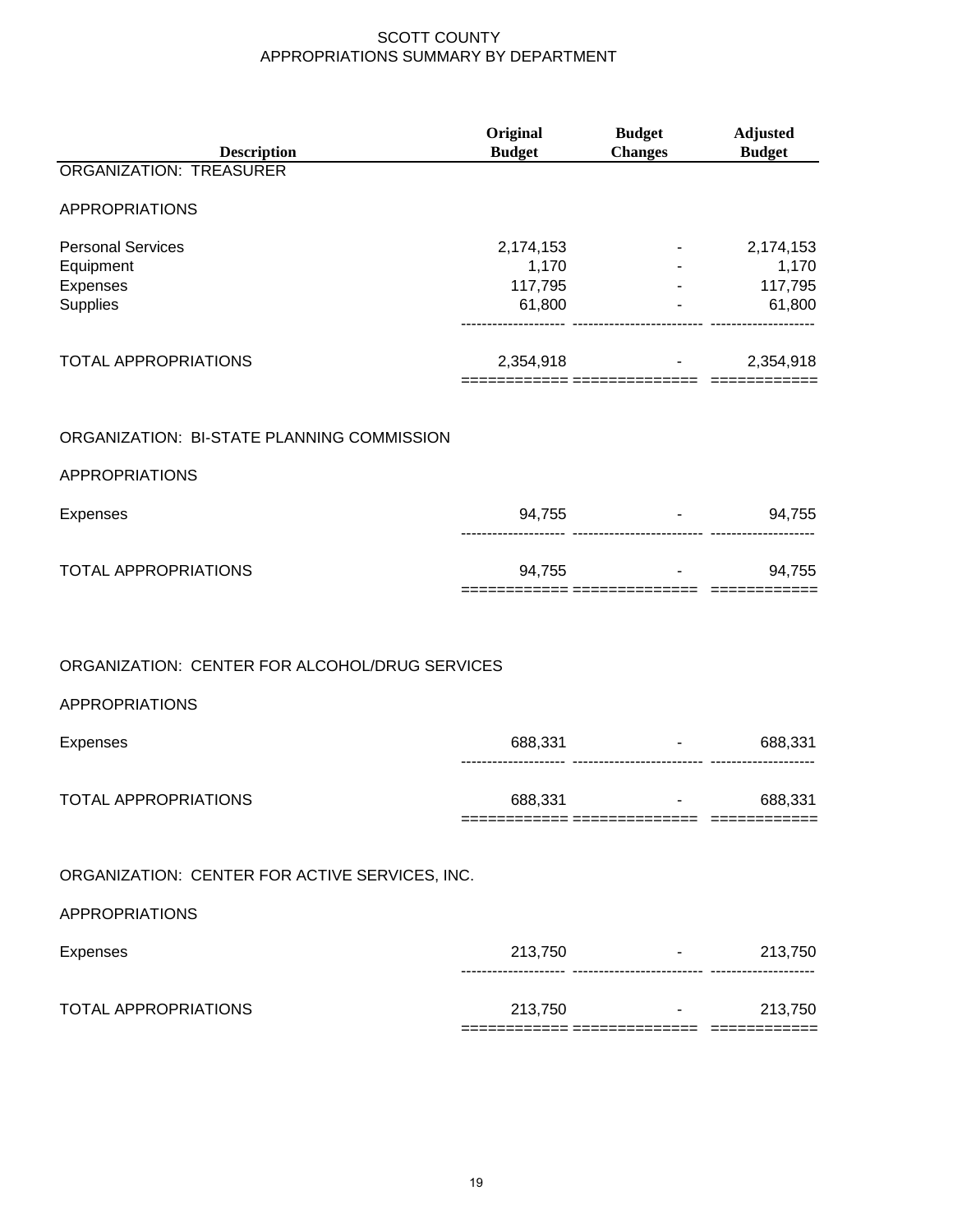| <b>Description</b>                        | Original<br><b>Budget</b> | <b>Budget</b><br>Changes Budget                      | <b>Adjusted</b>                 |
|-------------------------------------------|---------------------------|------------------------------------------------------|---------------------------------|
| ORGANIZATION: COMMUNITY HEALTH CARE       |                           |                                                      |                                 |
| <b>APPROPRIATIONS</b>                     |                           |                                                      |                                 |
| <b>Expenses</b>                           |                           | 302,067 - 302,067                                    |                                 |
| <b>TOTAL APPROPRIATIONS</b>               |                           | 302,067                                              | 302,067<br><b>All Contracts</b> |
| ORGANIZATION: DURANT VOLUNTEER AMBULANCE  |                           |                                                      |                                 |
| <b>APPROPRIATIONS</b>                     |                           |                                                      |                                 |
| <b>Expenses</b>                           | 20,000                    | and the state of the state of                        | 20,000                          |
| <b>TOTAL APPROPRIATIONS</b>               | 20,000                    |                                                      | 20,000                          |
| ORGANIZATION: EMERGENCY MANAGEMENT AGENCY |                           |                                                      |                                 |
| APPROPRIATIONS                            |                           |                                                      |                                 |
| <b>Expenses</b>                           | 8,468,000                 | 8,468,000<br>------------------------- ------        |                                 |
| <b>TOTAL APPROPRIATIONS</b>               | 8,468,000                 | and the company of the                               | 8,468,000                       |
| ORGANIZATION: HUMANE SOCIETY              |                           |                                                      |                                 |
| APPROPRIATIONS                            |                           |                                                      |                                 |
| <b>Expenses</b>                           |                           | 33,317 - 33,317                                      |                                 |
| <b>TOTAL APPROPRIATIONS</b>               |                           | $33,317$ -                                           | 33,317                          |
| ORGANIZATION: LIBRARY                     |                           |                                                      |                                 |
| <b>APPROPRIATIONS</b>                     |                           |                                                      |                                 |
| <b>Expenses</b>                           |                           | 587,575 - 587,575<br>---------------------- -------- |                                 |
| <b>TOTAL APPROPRIATIONS</b>               |                           | 587,575 - 587,575                                    |                                 |
|                                           |                           |                                                      |                                 |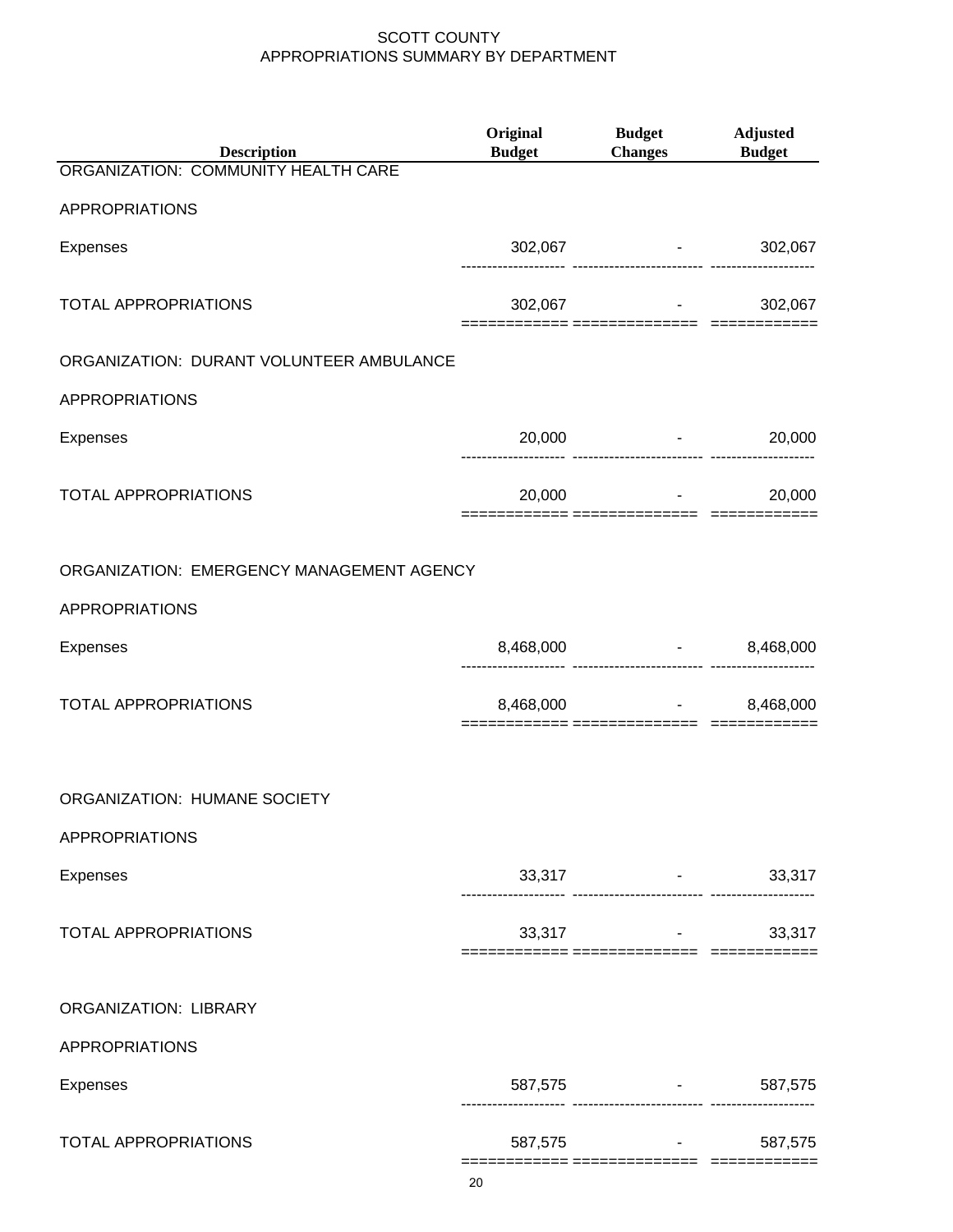| <b>Description</b>                                   | Original<br><b>Budget</b> | <b>Budget</b><br><b>Changes</b>   | <b>Adjusted</b><br><b>Budget</b> |
|------------------------------------------------------|---------------------------|-----------------------------------|----------------------------------|
| ORGANIZATION: MEDIC AMBULANCE                        |                           |                                   |                                  |
|                                                      |                           |                                   |                                  |
| <b>APPROPRIATIONS</b>                                |                           |                                   |                                  |
| <b>Expenses</b>                                      | 200,000                   | and the state of the state        | 200,000                          |
| <b>TOTAL APPROPRIATIONS</b>                          | 200,000                   |                                   | 200,000                          |
|                                                      |                           | ====== ===========                |                                  |
| ORGANIZATION: QUAD-CITY CONVENTION & VISITORS BUREAU |                           |                                   |                                  |
| <b>APPROPRIATIONS</b>                                |                           |                                   |                                  |
| Expenses                                             | 70,000                    | ----------------------- --------- | 70,000                           |
| <b>TOTAL APPROPRIATIONS</b>                          | 70,000                    | and the state of the state        | 70,000                           |
|                                                      |                           |                                   |                                  |
| ORGANIZATION: QUAD-CITY CHAMBER                      |                           |                                   |                                  |
| <b>APPROPRIATIONS</b>                                |                           |                                   |                                  |
| Expenses                                             |                           | 73,500                            | $-73,500$                        |
| <b>TOTAL APPROPRIATIONS</b>                          | 73,500                    | <b>Communication</b>              | 73,500                           |
|                                                      |                           |                                   |                                  |